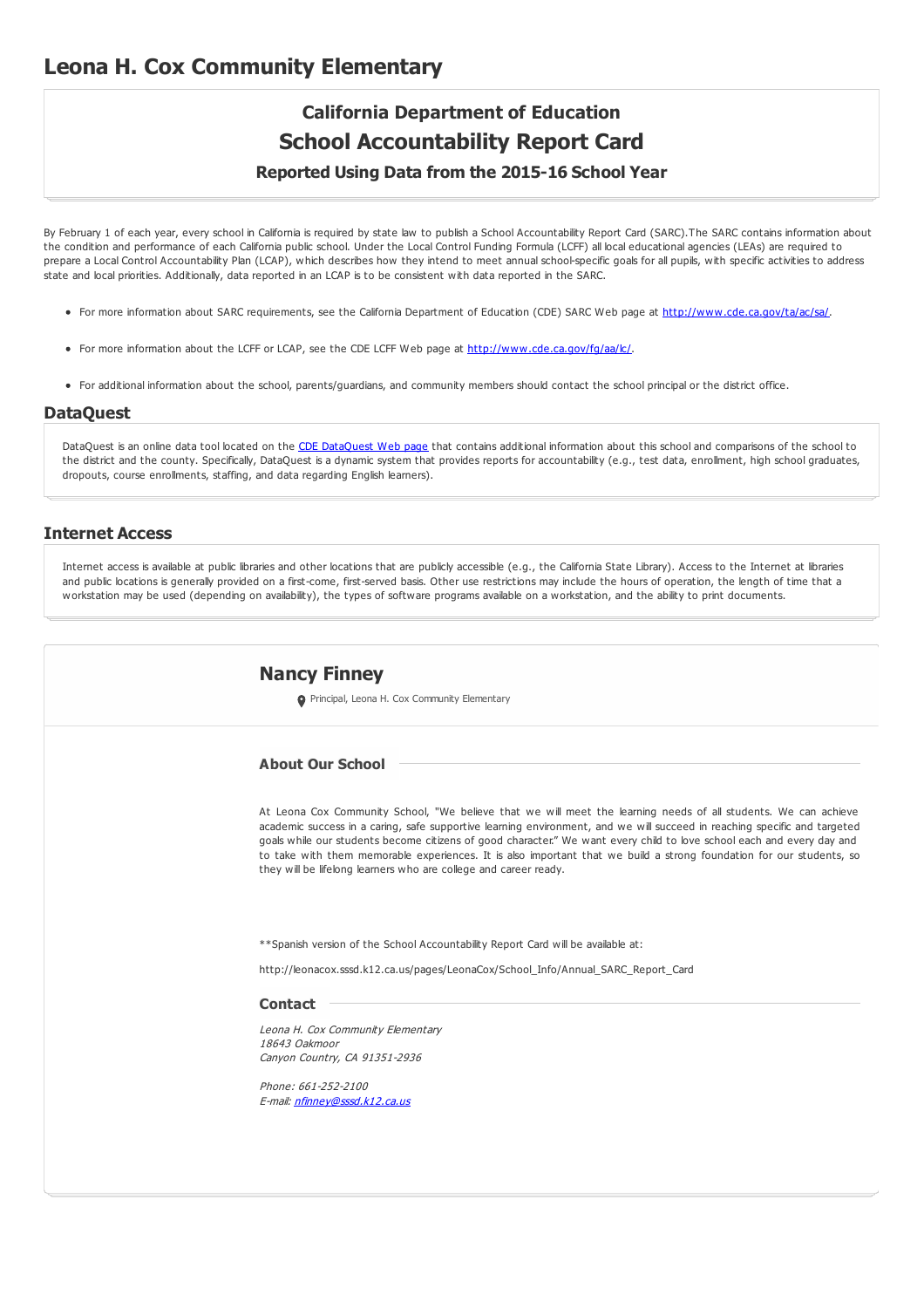# **About This School**

**Contact Information (School Year 2016-17)**

| District Contact Information (School Year 2016-17) |                                           |  |
|----------------------------------------------------|-------------------------------------------|--|
| District Name                                      | Sulphur Springs Union                     |  |
| <b>Phone Number</b>                                | $(661)$ 252-5131                          |  |
|                                                    | <b>Superintendent</b> Catherine Kawaquchi |  |
| <b>E-mail Address</b>                              | ckawaguchi@sssd.k12.ca.us                 |  |
| Web Site                                           | http://www.sssd.k12.ca.us                 |  |

| School Contact Information (School Year 2016-17) |                                                 |  |  |  |
|--------------------------------------------------|-------------------------------------------------|--|--|--|
| <b>School Name</b>                               | Leona H. Cox Community Elementary               |  |  |  |
| <b>Street</b>                                    | 18643 Oakmoor                                   |  |  |  |
|                                                  | City, State, Zip Canyon Country, Ca, 91351-2936 |  |  |  |
| <b>Phone Number</b> 661-252-2100                 |                                                 |  |  |  |
| Principal                                        | Nancy Finney                                    |  |  |  |
| <b>E-mail Address</b>                            | nfinney@sssd.k12.ca.us                          |  |  |  |
| <b>Web Site</b>                                  | http://leonacox.sssd.k12.ca.us/pages/LeonaCox   |  |  |  |
| <b>County-District-</b><br>School (CDS) Code     | 19650456022883                                  |  |  |  |

Last updated: 1/31/2017

### **School Description and Mission Statement (School Year 2016-17)**

Leona Cox Community School celebrates over 50 years of excellence in education. Leona Cox opened to students in September 1964. The school is located in Santa Clarita, a suburban community forty miles northeast of Los Angeles. Our school is named in honor of Mrs. Leona H. Cox, former Sulphur Springs School Board member and librarian, who worked tirelessly at the first district school founded in 1872.

Leona Cox Community School is located in Santa Clarita Valley, as part of the Sulphur Springs Union School District. The multi-leveled campus' school attendance boundaries include single-family homes, mobile home parks, and apartment complexes. Leona Cox School opened its doors to students in 1964. Today the school serves approximately 540 students, from preschool through sixth grade. Leona Cox is a Title One school that utilizes K-6th grade Response to Intervention (RtI) model of differentiated instruction supported by two TOSAs (teachers on special assignment) to provide more intensive instruction in reading and math. In addition to the seventeen regular education classrooms, there are 3 Special Day preschool classes serving communicatively challenged children as well as 2 Autism classes serving students with a diagnosis of Autism along with moderate to severe delays in cognitive functioning and language development. Also on campus is a Bridge program, serving students with significant speech/language delays who require more than speech therapy, but do not require a self-contained Special Day Class (SDC) program. Students attend Bridge for 90 minutes, two times per week, to work on speech/language development, social skills, and academic readiness skills. In addition, we have Occupational Therapist (OT) and Physical Therapist (PT) clinics on site staffed by specialists. We have a private preschool on campus which works with our Special Education preschoolers, providing opportunities for integrating into a regular preschool setting. The support staff includes four Speech and Language Specialists, a Resource Teacher, two School Psychologists, and an Adaptive P.E. Teacher.

Leona Cox School is an ethnically diverse school with 61.93% Hispanic students, 21.78% White students, 7.20% African American students, 2.46% Asian students, 3.60% Filipino, and 3.03% students from other ethnic backgrounds. The school is linguistically diverse as well with approximately 35% percent of students identified as English Learners. Although Spanish is the dominant non-English home language, there are eight other home languages used by students in the school. Approximately 64.02% percent of Leona Cox students are identified as Socioeconomically Disadvantaged. Parent involvement and parent volunteers play an essential role in the success of Leona Cox students with extra-curricular activities and in-house enrichment programs such as Cultivating Creative Minds visual and performing arts programs.

Our school improvement goals for 2016-2017 will focus on English Language Arts by improving students' reading fluency/comprehension, English Language Development, critical thinking/problem solving skills in mathematics and the implementation of Next Generation Science Standards (NGSS). Leona Cox School staff is committed to improve student achievement through the framework of our Professional Learning Community using:

- Collaborative teams
- Data analysis to drive instruction
- Engaging, rigorous standards-based curriculum
- Systematic Response to Intervention Program
- Instructional strategies, techniques and technology to meet the needs of diverse learners
- Informing parents and community members about various aspects of the educational programs
- Promoting a clean and safe learning environment
- Providing effective communication between home, school and the community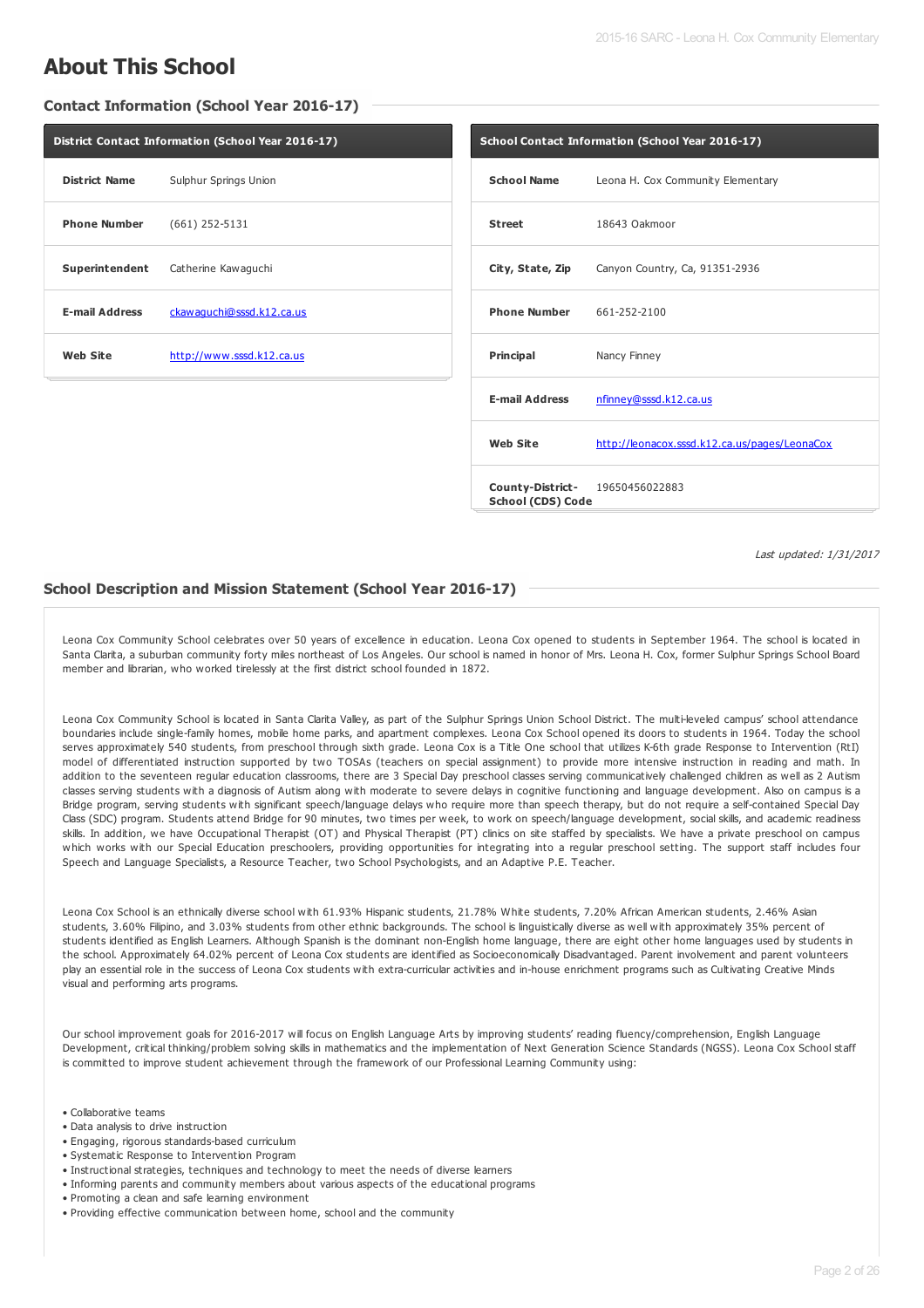Technology continues to be a significant focus, where every classroom outfitted with a wireless teacher laptop computer, two SMART Boards, a document camera, a teacher iPad and a minimum of three student iPads. Grades 2 - 6 also each have a set of Chrome Notebooks, which are shared by the grade level team. The school houses a Computer Lab with a Smart board, printers, and 36 desktop computers. Likewise, Leona Cox has a state-of-the art Science Lab that includes a SMART Board, ELMO, and an Apple Docking Station. Every student has supervised Internet access and works toward achieving grade level technology standards, including coding. Additionally, our library has a student to book ratio of over 25:1.

There exists a strong sense of pride, commitment, and caring among the staff, students, parents, and the community of Leona Cox School.

#### **We all Believe, Achieve and Succeed at Leona Cox School!**

Spanish version of the SARC can be found at: http://leonacox.sssd.k12.ca.us/pages/LeonaCox/School\_Info/Annual\_SARC\_Report\_Card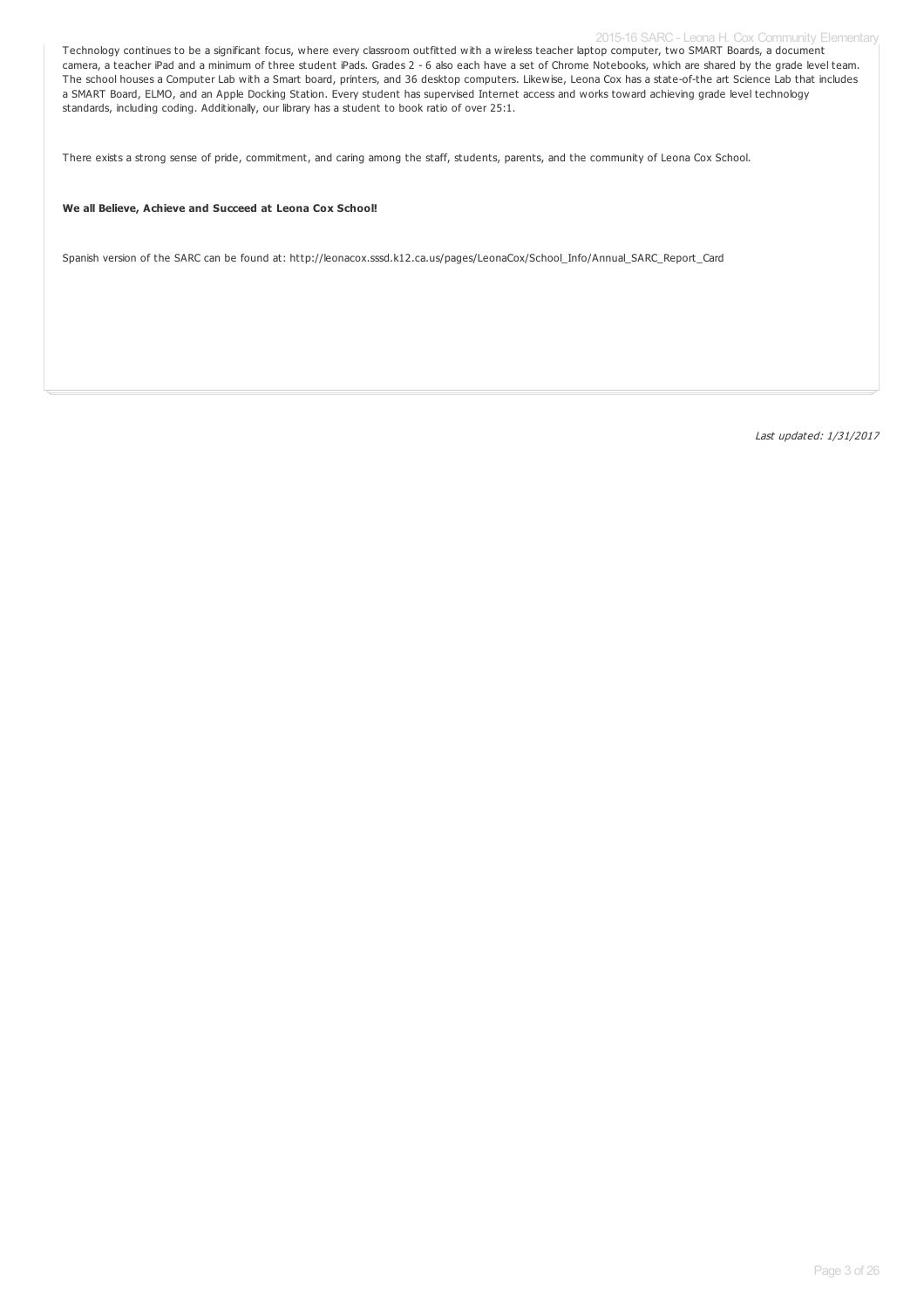# **Student Enrollment by Grade Level (School Year 2015-16)**

| <b>Grade Level</b>      | <b>Number of Students</b> |
|-------------------------|---------------------------|
| Kindergarten            | 124                       |
| Grade 1                 | 59                        |
| Grade 2                 | 68                        |
| Grade 3                 | 56                        |
| Grade 4                 | 64                        |
| Grade 5                 | 81                        |
| Grade 6                 | 69                        |
| <b>Total Enrollment</b> | 521                       |



Last updated: 1/31/2017

# **Student Enrollment by Student Group (School Year 2015-16)**

| <b>Student Group</b>                | <b>Percent of Total Enrollment</b> |
|-------------------------------------|------------------------------------|
| Black or African American           | 6.9%                               |
| American Indian or Alaska Native    | $0.4\%$                            |
| Asian                               | 2.7%                               |
| Filipino                            | 4.0%                               |
| Hispanic or Latino                  | 57.4%                              |
| Native Hawaiian or Pacific Islander | $0.2 \%$                           |
| White                               | 25.5 %                             |
| Two or More Races                   | 2.9%                               |
| Other                               | $0.0\%$                            |
| <b>Student Group (Other)</b>        | <b>Percent of Total Enrollment</b> |
| Socioeconomically Disadvantaged     | 58.0 %                             |
| English Learners                    | 25.9 %                             |
| Students with Disabilities          | 18.4 %                             |
| Foster Youth                        | 1.0%                               |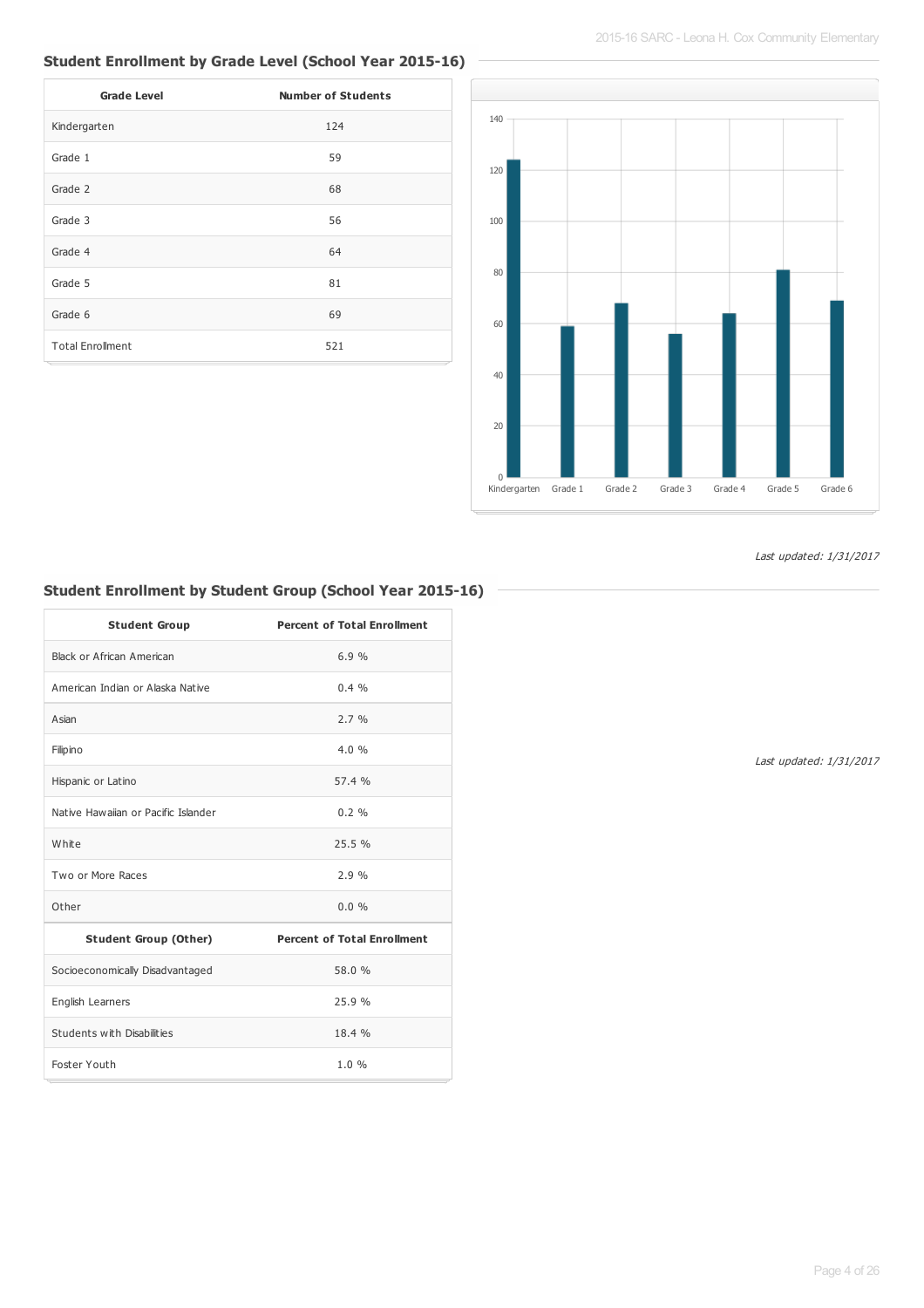# **A. Conditions of Learning**

# **State Priority: Basic**

The SARC provides the following information relevant to the State priority: Basic (Priority 1):

- Degree to which teachers are appropriately assigned and fully credentialed in the subject area and for the pupils they are teaching;
- Pupils have access to standards-aligned instructional materials; and
- School facilities are maintained in good repair

## **Teacher Credentials**

| <b>Teachers</b>                                                                   | School         |                | <b>District</b> |                |
|-----------------------------------------------------------------------------------|----------------|----------------|-----------------|----------------|
|                                                                                   | $2014 -$<br>15 | $2015 -$<br>16 | $2016 -$<br>17  | $2016 -$<br>17 |
| With Full Credential                                                              | 33             | 33             | 30              | 252            |
| Without Full Credential                                                           | $\Omega$       | $\Omega$       | 0               | 4              |
| Teachers Teaching Outside Subject<br>Area of Competence (with full<br>credential) | $\Omega$       | $\Omega$       | $\Omega$        | 0              |



Last updated: 1/31/2017

### **Teacher Misassignments and Vacant Teacher Positions**

| <b>Indicator</b>                                  | $2014 -$<br>15 | $2015 -$<br>16 | $2016 -$<br>17 |
|---------------------------------------------------|----------------|----------------|----------------|
| Misassignments of Teachers of English<br>Learners | 0              | O              | 0              |
| Total Teacher Misassignments*                     | U              |                | 0              |
| Vacant Teacher Positions                          | 0              |                | 0              |



Note: "Misassignments" refers to the number of positions filled by teachers who lack legal authorization to teach that grade level, subject area, student group, etc.

\* Total Teacher Misassignments includes the number of Misassignments of Teachers of English learners.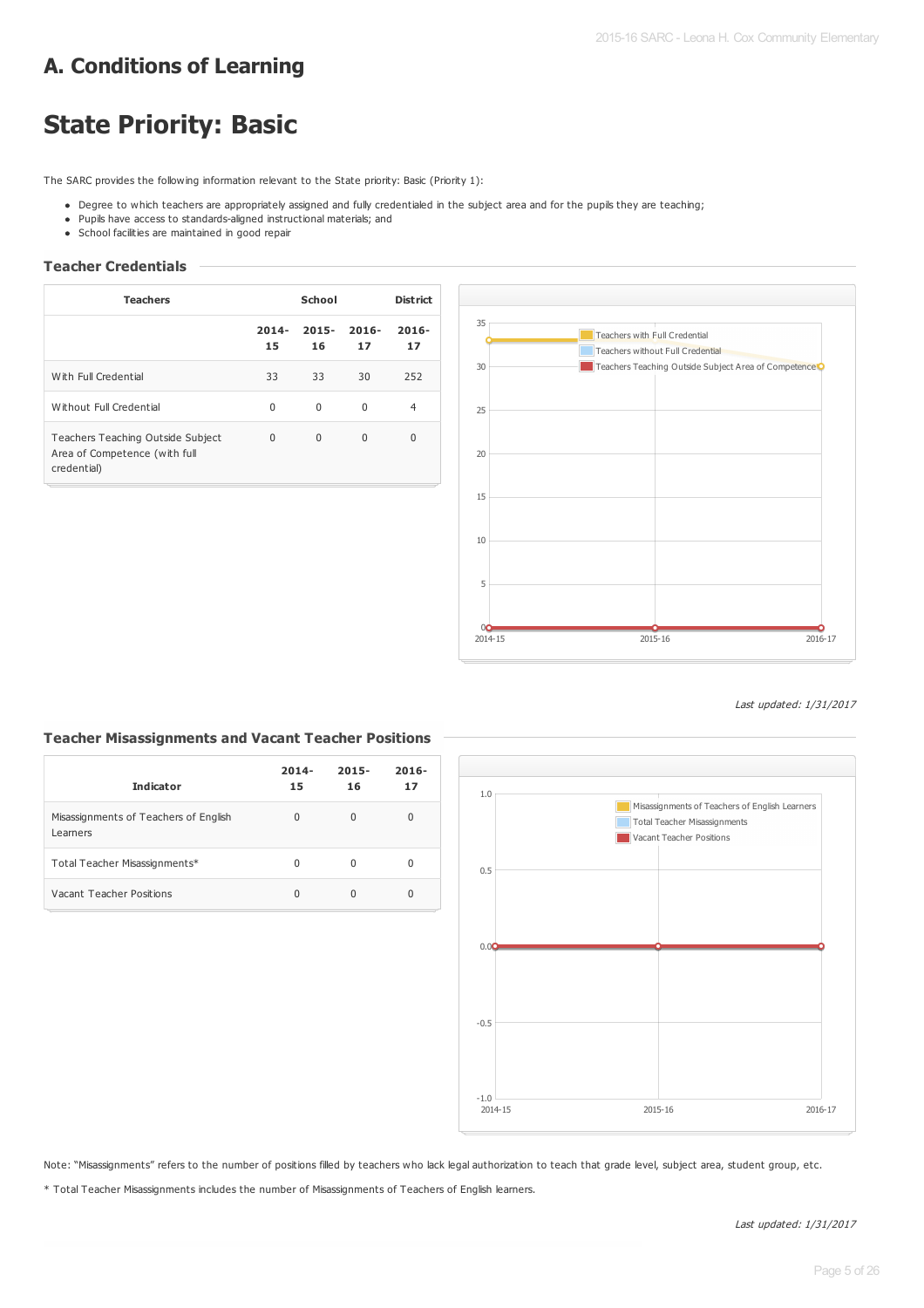## **Core Academic Classes Taught by Highly Qualified Teachers (School Year 2015-16)**

| <b>Location of Classes</b>          | Percent of Classes In Core Academic Subjects Taught by<br><b>Highly Qualified Teachers</b> | Percent of Classes In Core Academic Subjects Not Taught by<br><b>Highly Qualified Teachers</b> |
|-------------------------------------|--------------------------------------------------------------------------------------------|------------------------------------------------------------------------------------------------|
| This School                         | 100.0%                                                                                     | $0.0\%$                                                                                        |
| All Schools in District             | 100.0%                                                                                     | $0.0\%$                                                                                        |
| High-Poverty Schools<br>in District | 100.0%                                                                                     | $0.0\%$                                                                                        |
| Low-Poverty Schools<br>in District  | 100.0%                                                                                     | $0.0\%$                                                                                        |

Note: High-poverty schools are defined as those schools with student eligibility of approximately 40 percent or more in the free and reduced price meals program. Lowpoverty schools are those with student eligibility of approximately 39 percent or less in the free and reduced price meals program.

Last updated: 1/31/2017

#### **Quality, Currency, Availability of Textbooks and Instructional Materials (School Year 2016-17)**

Year and month in which data were collected: January 2017

| Subject                                          | Textbooks and Instructional Materials/year of<br>Adoption             | <b>From Most Recent</b><br>Adoption? | Percent Students Lacking Own Assigned<br>Copy |
|--------------------------------------------------|-----------------------------------------------------------------------|--------------------------------------|-----------------------------------------------|
| Reading/Language Arts                            | Houghton Mifflin Reading California                                   | Yes                                  | $0.0 \%$                                      |
| Mathematics                                      | Houghton Mifflin California Math Expressions                          | Yes                                  | 0.0%                                          |
| Science                                          | Pearson California Science                                            | Yes                                  | $0.0 \%$                                      |
| History-Social Science                           | Pearson History-Social Science for California                         | Yes                                  | $0.0\%$                                       |
| Foreign Language                                 |                                                                       |                                      | $0.0 \%$                                      |
| Health                                           | Harcourt                                                              | Yes                                  | 0.0%                                          |
| Visual and Performing Arts                       | McGraw Hill, Share the Music<br>Davis Publications, Adventures in Art | Yes                                  | $0.0 \%$                                      |
| Science Lab Eqpmt (Grades<br>$9-12)$             | N/A                                                                   | N/A                                  | 0.0%                                          |
| Note: Cells with N/A values do not require data. |                                                                       |                                      |                                               |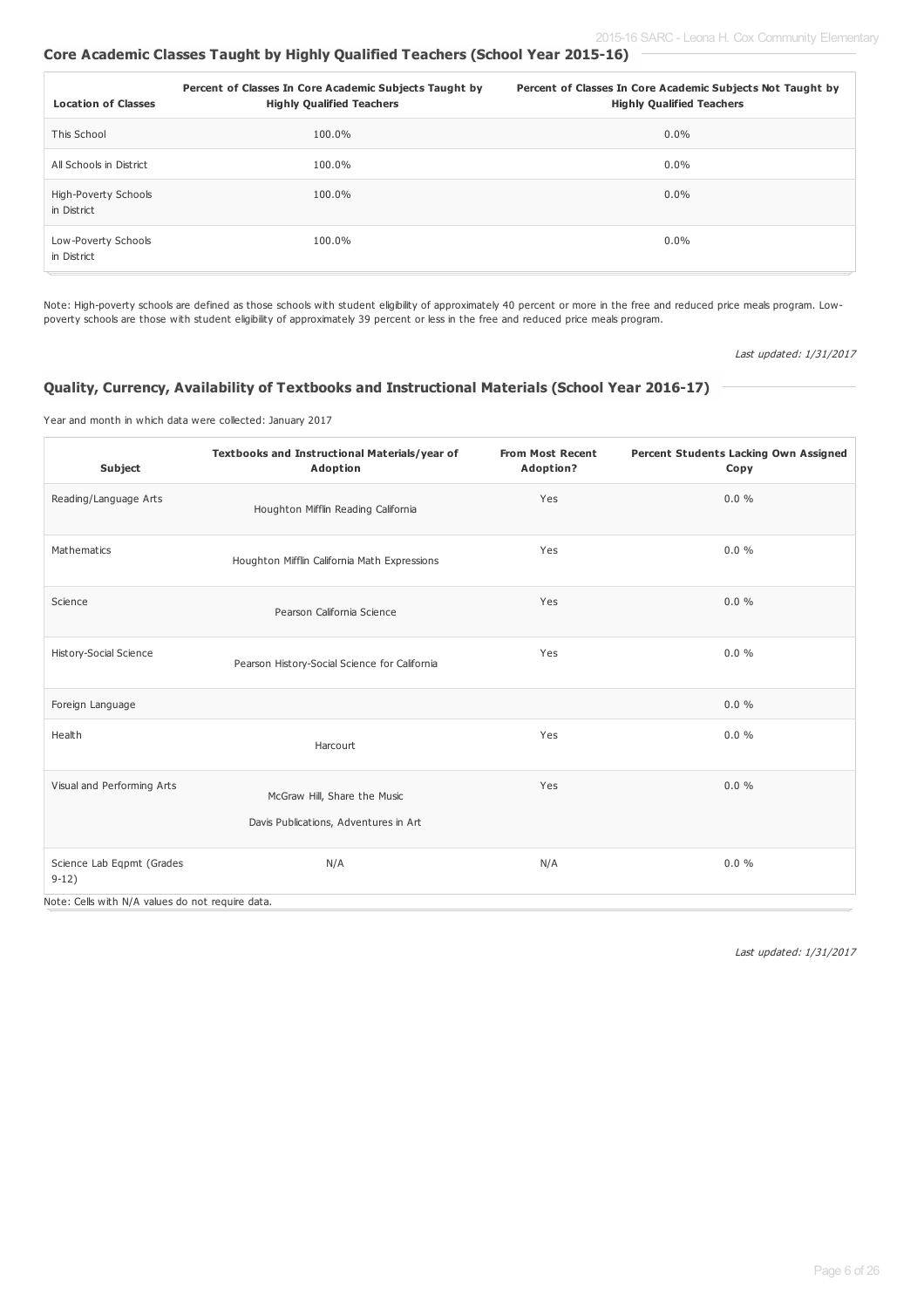District and community resources are used to keep facilities and campus in good repair. Daily each morning the school custodian completes safety checks. In addition, the school administration completes monthly inspections. Any safety, maintenance or custodial issue is handled in a timely manner. A site committee checks twice yearly the Indoor Air Quality in all rooms and a written report is submitted to the district.

Last updated: 1/31/2017

# **School Facility Good Repair Status**

Year and month of the most recent FIT report: April 2016

| <b>System Inspected</b>                                            | Rating | <b>Repair Needed and</b><br><b>Action Taken or</b><br><b>Planned</b> |
|--------------------------------------------------------------------|--------|----------------------------------------------------------------------|
|                                                                    |        |                                                                      |
| Systems: Gas Leaks, Mechanical/HVAC,<br>Sewer                      | Good   |                                                                      |
| <b>Interior: Interior Surfaces</b>                                 | Good   |                                                                      |
| Cleanliness: Overall Cleanliness,<br>Pest/Vermin Infestation       | Good   |                                                                      |
| <b>Electrical: Electrical</b>                                      | Good   |                                                                      |
| Restrooms/Fountains: Restrooms,<br>Sinks/Fountains                 | Good   |                                                                      |
| Safety: Fire Safety, Hazardous Materials                           | Good   |                                                                      |
| Structural: Structural Damage, Roofs                               | Good   |                                                                      |
| External: Playground/School Grounds,<br>Windows/Doors/Gates/Fences | Good   |                                                                      |

# **Overall Facility Rate**

Year and month of the most recent FIT report: April 2016

Overall Rating Good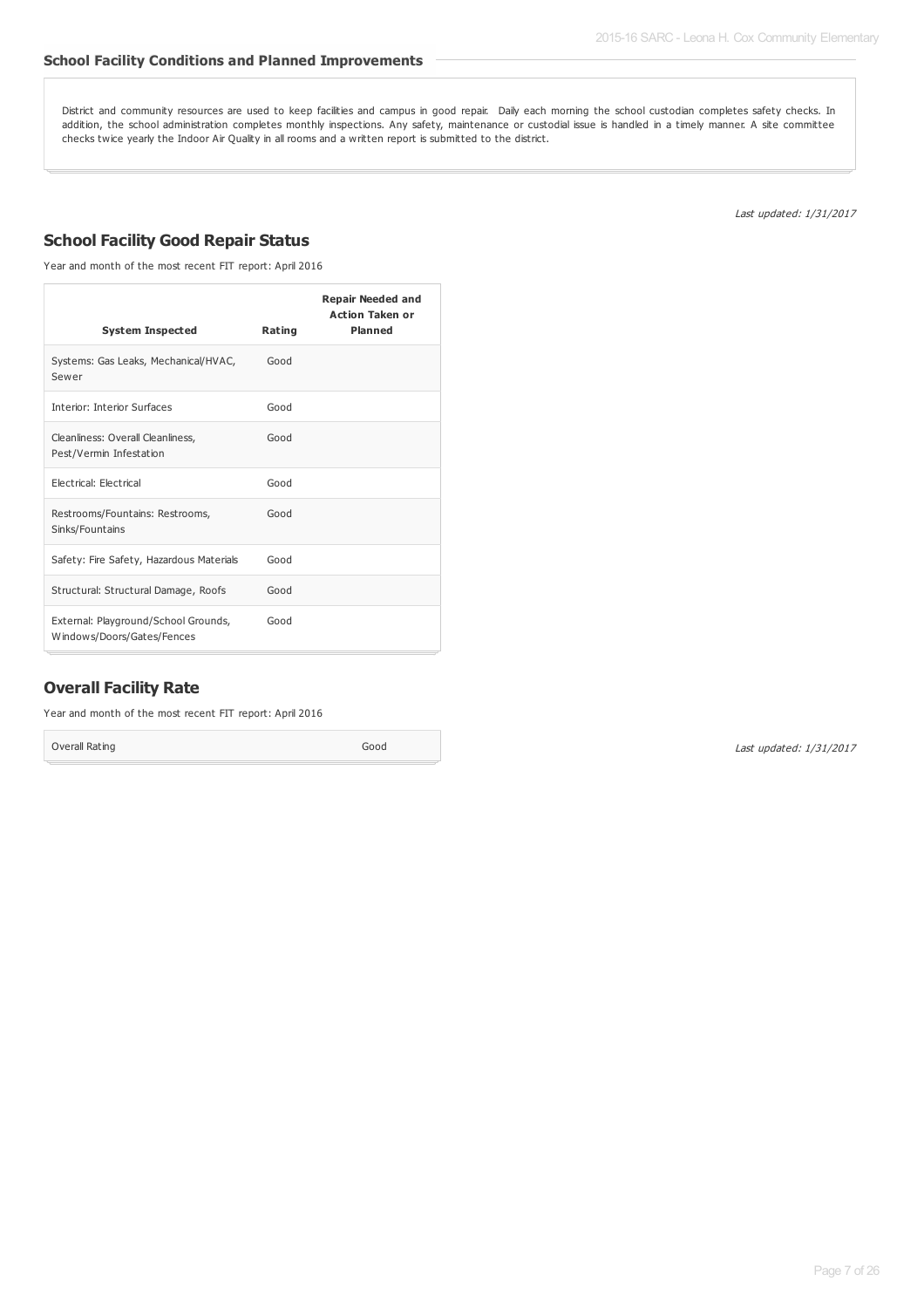# **B. Pupil Outcomes**

# **State Priority: Pupil Achievement**

The SARC provides the following information relevant to the State priority: Pupil Achievement (Priority 4):

- **Statewide assessments** (i.e., California Assessment of Student Performance and Progress [CAASPP] System, which includes the Smarter Balanced Summative Assessments for students in the general education population and the California Alternate Assessments [CAAs] for English language arts/literacy [ELA] and mathematics given in grades three through eight and grade eleven. The CAAs have replaced the California Alternate Performance Assessment [CAPA] for ELA and mathematics, which were eliminated in 2015. Only eligible students may participate in the administration of the CAAs. CAA items are aligned with alternate achievement standards, which are linked with the Common Core State Standards [CCSS] for students with significant cognitive disabilities); and
- The percentage of students who have successfully completed courses that satisfy the requirements for entrance to the University of California and the California State University, or career technical education sequences or programs of study.

### **CAASPP Test Results in English Language Arts/Literacy (ELA) and Mathematics for All Students**

|                                                      |         |         |                 |         | Percent of Students Meeting or Exceeding the State Standards |         |
|------------------------------------------------------|---------|---------|-----------------|---------|--------------------------------------------------------------|---------|
|                                                      | School  |         | <b>District</b> |         | <b>State</b>                                                 |         |
| <b>Subject</b>                                       | 2014-15 | 2015-16 | 2014-15         | 2015-16 | 2014-15                                                      | 2015-16 |
| English Language Arts / Literacy (grades 3-8 and 11) | 50.0%   | 62.0%   | 55.0%           | 60.0%   | 44.0%                                                        | 49.0%   |
| Mathematics (grades 3-8 and 11)                      | 33.0%   | 43.0%   | 47.0%           | 48.0%   | 33.0%                                                        | 37.0%   |

Note: Percentages are not calculated when the number of students tested is ten or less, either because the number of students in this category is too small for statistical accuracy or to protect student privacy.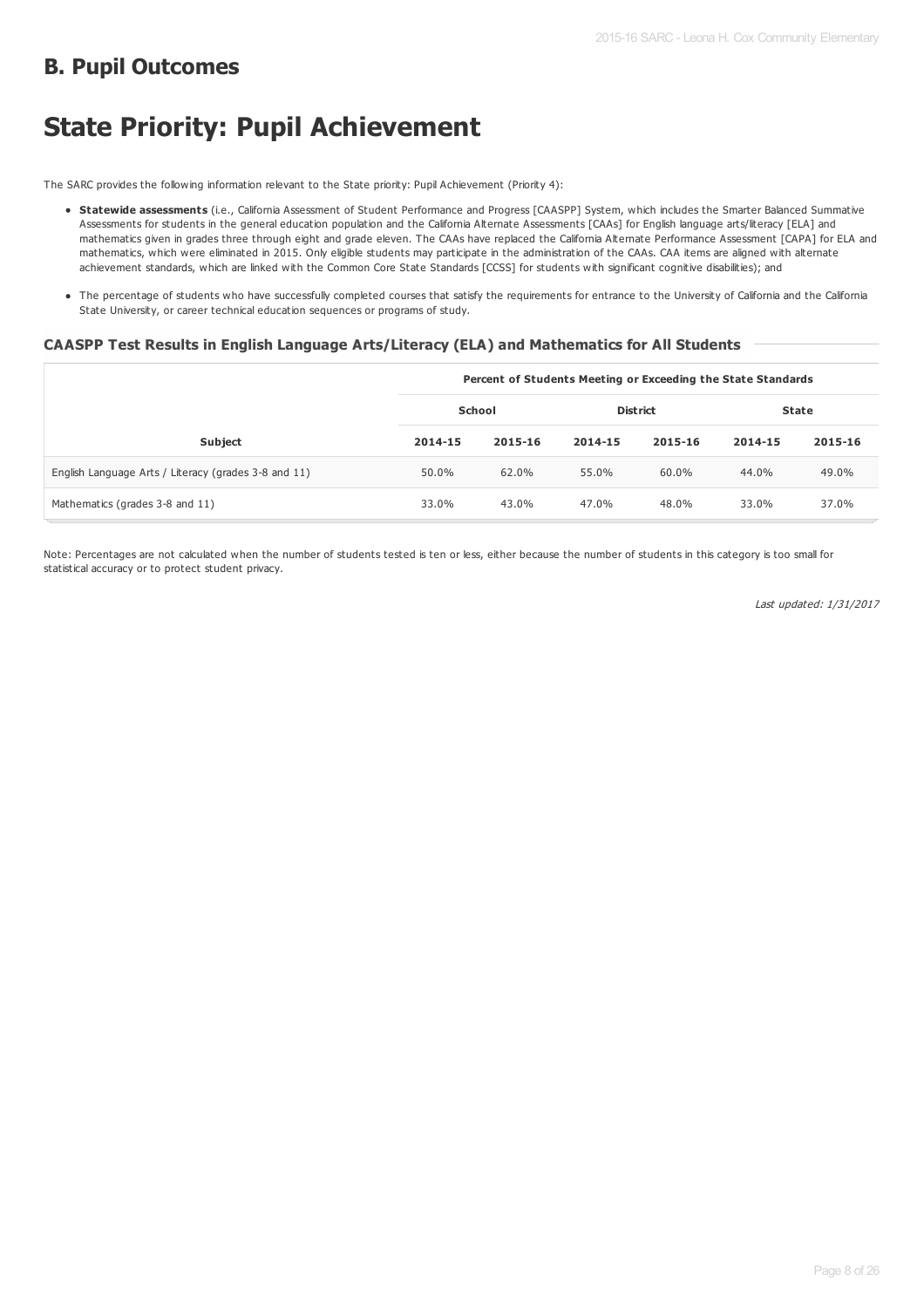## **CAASPP Test Results in ELA by Student Group**

## **Grades Three through Eight and Grade Eleven (School Year 2015-16)**

#### **ELA - Grade 3**

| <b>Student Group</b>                          | <b>Total Enrollment</b>                             | <b>Number Tested</b>                                | <b>Percent Tested</b>                               | <b>Percent Met or Exceeded</b>                      |
|-----------------------------------------------|-----------------------------------------------------|-----------------------------------------------------|-----------------------------------------------------|-----------------------------------------------------|
| All Students                                  | 58                                                  | 56                                                  | 96.6%                                               | 57.1%                                               |
| Male                                          | 29                                                  | 29                                                  | 100.0%                                              | 44.8%                                               |
| Female                                        | 29                                                  | 27                                                  | 93.1%                                               | 70.4%                                               |
| Black or African American                     | $\hspace{0.05cm} -\hspace{0.05cm}$                  | $\hspace{0.05cm} -\hspace{0.05cm} -\hspace{0.05cm}$ | $\hspace{0.05cm} -\hspace{0.05cm} -\hspace{0.05cm}$ | $\hspace{0.05cm} -\hspace{0.05cm}$                  |
| American Indian or Alaska Native              | $\hspace{0.05cm} -\hspace{0.05cm}$                  | $\hspace{0.05cm} \ldots$                            | $\hspace{0.05cm} -\hspace{0.05cm} -\hspace{0.05cm}$ | $\hspace{0.05cm} -\hspace{0.05cm} -\hspace{0.05cm}$ |
| Asian                                         | $\hspace{0.05cm} -\hspace{0.05cm}$                  | $\hspace{0.05cm} \ldots$                            | $\overline{\phantom{a}}$                            | $\hspace{0.05cm} -$                                 |
| Filipino                                      | $\hspace{0.05cm} -\hspace{0.05cm}$                  | $-$                                                 | $\hspace{0.05cm} -\hspace{0.05cm} -\hspace{0.05cm}$ | --                                                  |
| Hispanic or Latino                            | 34                                                  | 33                                                  | 97.1%                                               | 48.5%                                               |
| Native Hawaiian or Pacific Islander           | $\hspace{0.05cm} -\hspace{0.05cm} -\hspace{0.05cm}$ | $\hspace{0.05cm} -\hspace{0.05cm} -\hspace{0.05cm}$ | $\hspace{0.05cm} -\hspace{0.05cm} -\hspace{0.05cm}$ | $\hspace{0.05cm} -\hspace{0.05cm}$                  |
| White                                         | 18                                                  | 17                                                  | 94.4%                                               | 64.7%                                               |
| Two or More Races                             | $\hspace{0.05cm} -\hspace{0.05cm} -\hspace{0.05cm}$ | $\hspace{0.05cm} \ldots$                            | $\hspace{0.05cm} -\hspace{0.05cm} -\hspace{0.05cm}$ | $\hspace{0.05cm} -\hspace{0.05cm} -\hspace{0.05cm}$ |
| Socioeconomically Disadvantaged               | 33                                                  | 32                                                  | 97.0%                                               | 50.0%                                               |
| English Learners                              | $\hspace{0.05cm} -$                                 | $\sim$                                              | $\hspace{0.05cm} -\hspace{0.05cm} -\hspace{0.05cm}$ | $\hspace{0.05cm} -\hspace{0.05cm} -\hspace{0.05cm}$ |
| Students with Disabilities                    | $\hspace{0.05cm} -\hspace{0.05cm} -\hspace{0.05cm}$ | $\hspace{0.05cm} -\hspace{0.05cm}$                  | $-\!$                                               | $\hspace{0.05cm} -\hspace{0.05cm}$                  |
| Students Receiving Migrant Education Services | $\hspace{0.05cm} \dashv$                            | $\hspace{0.05cm} -\hspace{0.05cm} -\hspace{0.05cm}$ | $\hspace{0.05cm} -\hspace{0.05cm} -\hspace{0.05cm}$ | $-\!$                                               |
| Foster Youth                                  | $\hspace{0.05cm} -$                                 | $\hspace{0.05cm} -$                                 | $\hspace{0.05cm} -\hspace{0.05cm} -\hspace{0.05cm}$ | $\hspace{0.05cm} -$                                 |

Note: ELA test results include the Smarter Balanced Summative Assessment and the CAA. The "Percent Met or Exceeded" is calculated by taking the total number of students who met or exceeded the standard on the Smarter Balanced Summative Assessment plus the total number of students who met the standard on the CAAs divided by the total number of students who participated in both assessments.

Double dashes (--) appear in the table when the number of students is ten or less, either because the number of students in this category is too small for statistical accuracy or to protect student privacy.

Note: The number of students tested includes all students who participated in the test whether they received a score or not; however, the number of students tested is not the number that was used to calculate the achievement level percentages. The achievement level percentages are calculated using only students who received scores.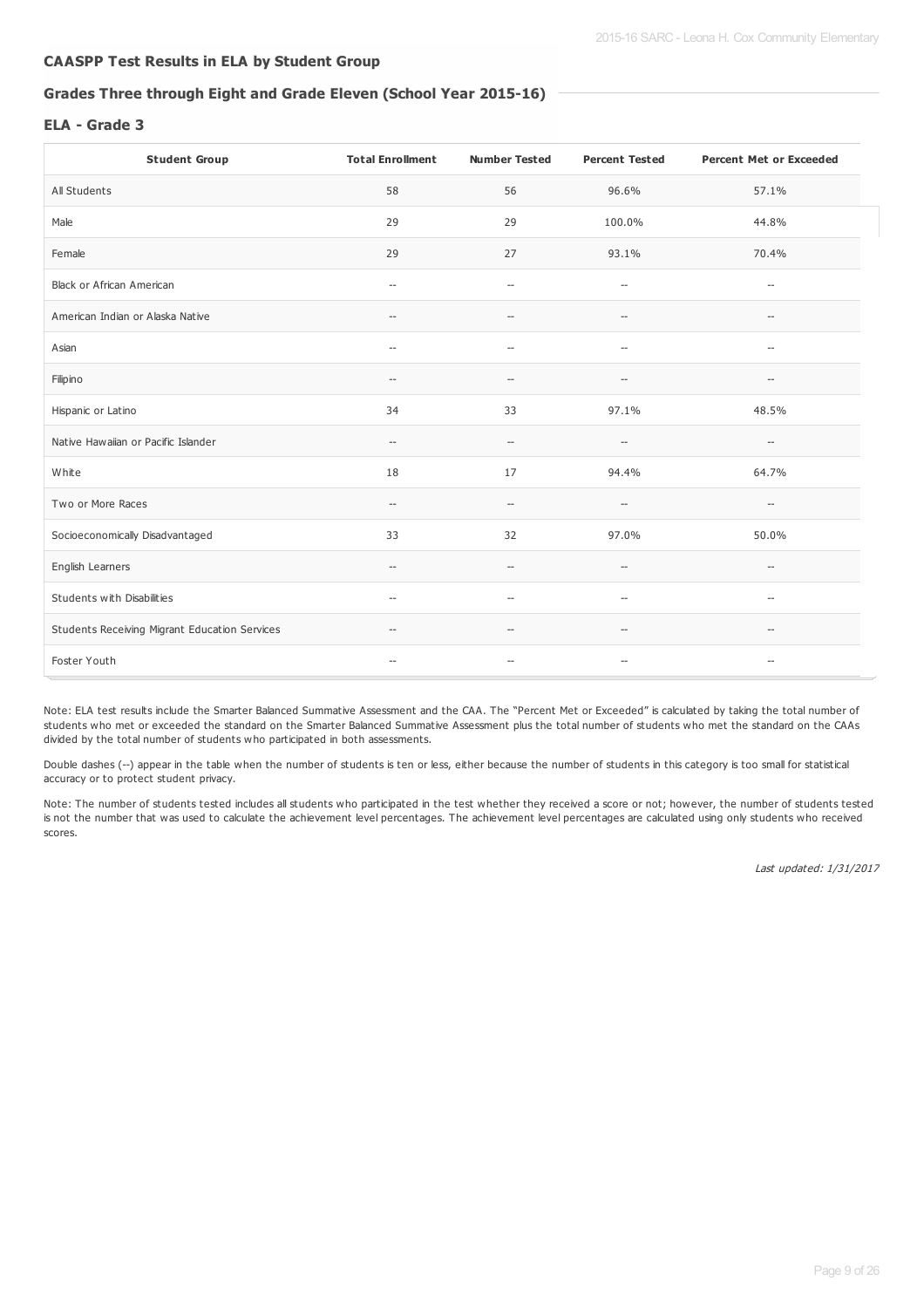#### **ELA - Grade 4**

| <b>Student Group</b>                          | <b>Total Enrollment</b>                             | <b>Number Tested</b>                                | <b>Percent Tested</b>                               | <b>Percent Met or Exceeded</b>                      |
|-----------------------------------------------|-----------------------------------------------------|-----------------------------------------------------|-----------------------------------------------------|-----------------------------------------------------|
| All Students                                  | 68                                                  | 68                                                  | 100.0%                                              | 58.8%                                               |
| Male                                          | 38                                                  | 38                                                  | 100.0%                                              | 52.6%                                               |
| Female                                        | 30                                                  | 30                                                  | 100.0%                                              | 66.7%                                               |
| Black or African American                     | $\hspace{0.05cm} -\hspace{0.05cm}$                  | $-\!$                                               | $\hspace{0.05cm} -\hspace{0.05cm} -\hspace{0.05cm}$ | $\hspace{0.05cm} -\hspace{0.05cm} -\hspace{0.05cm}$ |
| American Indian or Alaska Native              | $\hspace{0.05cm} -\hspace{0.05cm} -\hspace{0.05cm}$ | $\hspace{0.05cm} -$                                 | $-\!$                                               | $-\!$                                               |
| Asian                                         | $\hspace{0.05cm} -\hspace{0.05cm}$                  | $-\!$                                               | $\hspace{0.05cm} -\hspace{0.05cm} -\hspace{0.05cm}$ | $\hspace{0.05cm} -\hspace{0.05cm} -\hspace{0.05cm}$ |
| Filipino                                      | $\overline{\phantom{a}}$                            | $\overline{\phantom{a}}$                            | $\hspace{0.05cm} -\hspace{0.05cm} -\hspace{0.05cm}$ | $\hspace{0.05cm} -$                                 |
| Hispanic or Latino                            | 36                                                  | 36                                                  | 100.0%                                              | 47.2%                                               |
| Native Hawaiian or Pacific Islander           | $\hspace{0.05cm} -\hspace{0.05cm} -\hspace{0.05cm}$ | $\hspace{0.05cm} -\hspace{0.05cm} -\hspace{0.05cm}$ | $-\!$                                               | $\hspace{0.05cm} -\hspace{0.05cm} -\hspace{0.05cm}$ |
| White                                         | 18                                                  | 18                                                  | 100.0%                                              | 66.7%                                               |
| Two or More Races                             | $\hspace{0.05cm} -\hspace{0.05cm} -\hspace{0.05cm}$ | $\overline{\phantom{a}}$                            | $\hspace{0.05cm} -\hspace{0.05cm} -\hspace{0.05cm}$ | $\hspace{0.05cm} -\hspace{0.05cm} -\hspace{0.05cm}$ |
| Socioeconomically Disadvantaged               | 43                                                  | 43                                                  | 100.0%                                              | 44.2%                                               |
| English Learners                              | 12                                                  | 12                                                  | 100.0%                                              | 16.7%                                               |
| Students with Disabilities                    | $\hspace{0.05cm} -\hspace{0.05cm}$                  | $\overline{\phantom{a}}$                            | $\overline{\phantom{a}}$                            | $\overline{\phantom{a}}$                            |
| Students Receiving Migrant Education Services | $\hspace{0.05cm} \dashv$                            | $\hspace{0.05cm} -$                                 | $-\,$                                               | $\hspace{0.05cm} -$                                 |
| Foster Youth                                  | $\hspace{0.05cm} \dashv$                            | $\hspace{0.05cm} -\hspace{0.05cm} -\hspace{0.05cm}$ | $-\!$                                               | $\hspace{0.05cm} -\hspace{0.05cm} -\hspace{0.05cm}$ |

Note: ELA test results include the Smarter Balanced Summative Assessment and the CAA. The "Percent Met or Exceeded" is calculated by taking the total number of students who met or exceeded the standard on the Smarter Balanced Summative Assessment plus the total number of students who met the standard on the CAAs divided by the total number of students who participated in both assessments.

Double dashes (--) appear in the table when the number of students is ten or less, either because the number of students in this category is too small for statistical accuracy or to protect student privacy.

Note: The number of students tested includes all students who participated in the test whether they received a score or not; however, the number of students tested is not the number that was used to calculate the achievement level percentages. The achievement level percentages are calculated using only students who received scores.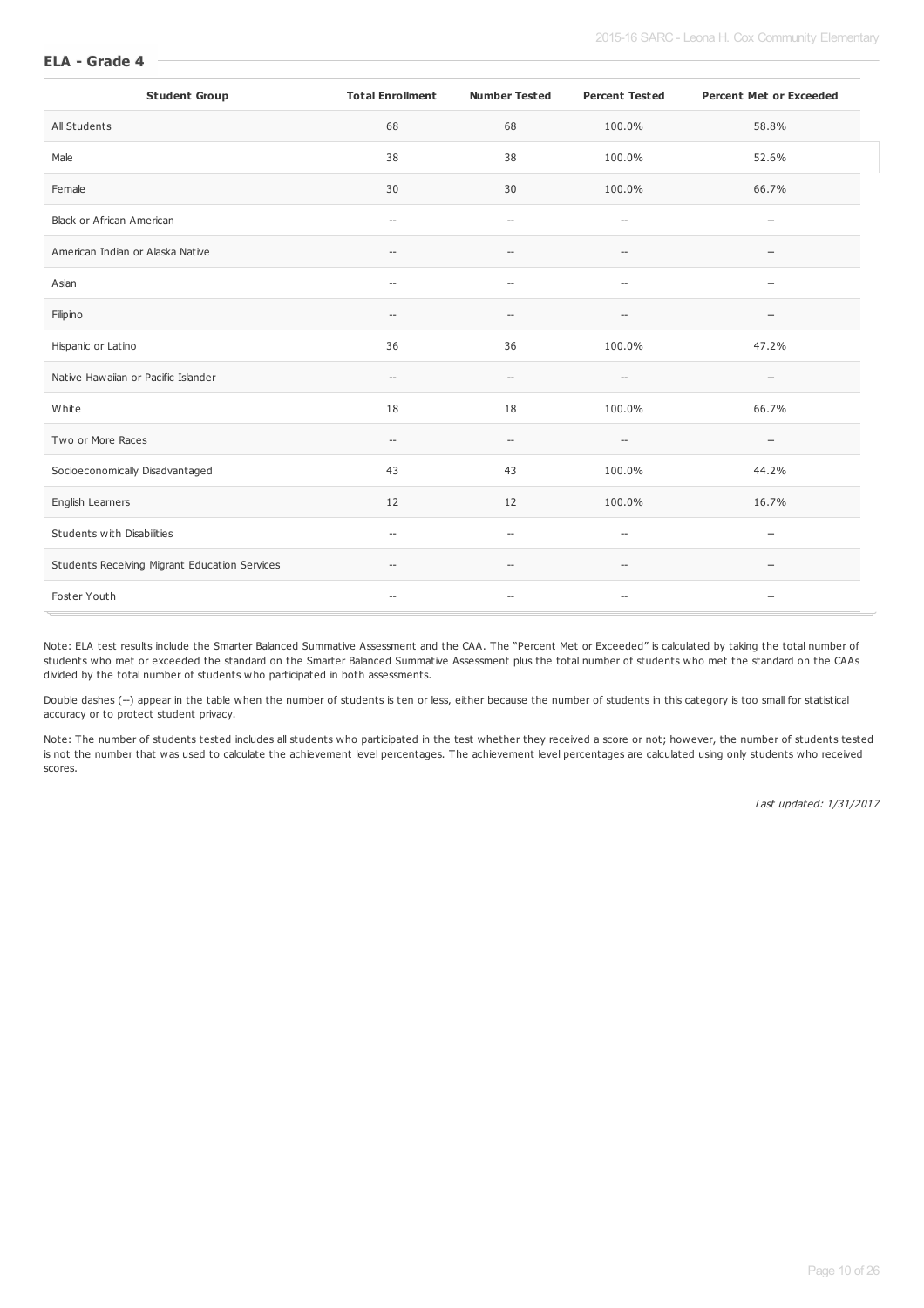#### **ELA - Grade 5**

| <b>Student Group</b>                          | <b>Total Enrollment</b>                             | <b>Number Tested</b>                                | <b>Percent Tested</b>                               | <b>Percent Met or Exceeded</b>                      |
|-----------------------------------------------|-----------------------------------------------------|-----------------------------------------------------|-----------------------------------------------------|-----------------------------------------------------|
| All Students                                  | 83                                                  | 81                                                  | 97.6%                                               | 64.2%                                               |
| Male                                          | 46                                                  | 46                                                  | 100.0%                                              | 58.7%                                               |
| Female                                        | 37                                                  | 35                                                  | 94.6%                                               | 71.4%                                               |
| Black or African American                     | $\hspace{0.05cm} -\hspace{0.05cm}$                  | $\hspace{0.05cm} -\hspace{0.05cm} -\hspace{0.05cm}$ | $\hspace{0.05cm} -\hspace{0.05cm} -\hspace{0.05cm}$ | $\hspace{0.05cm} -\hspace{0.05cm} -\hspace{0.05cm}$ |
| American Indian or Alaska Native              | $\hspace{0.05cm} -\hspace{0.05cm} -\hspace{0.05cm}$ | $-\!$                                               | $\hspace{0.05cm} -\hspace{0.05cm} -\hspace{0.05cm}$ | $\hspace{0.05cm} -\hspace{0.05cm} -\hspace{0.05cm}$ |
| Asian                                         | $\hspace{0.05cm} -\hspace{0.05cm} -\hspace{0.05cm}$ | $\overline{\phantom{a}}$                            | $-\!$                                               | $\hspace{0.05cm} -\hspace{0.05cm} -\hspace{0.05cm}$ |
| Filipino                                      | $\overline{\phantom{a}}$                            | $-$                                                 | $\hspace{0.05cm} -$                                 | $\overline{\phantom{a}}$                            |
| Hispanic or Latino                            | 49                                                  | 49                                                  | 100.0%                                              | 53.1%                                               |
| Native Hawaiian or Pacific Islander           | $\overline{\phantom{a}}$                            | $-\!$                                               | $\hspace{0.05cm} -\hspace{0.05cm} -\hspace{0.05cm}$ | $\hspace{0.05cm} -\hspace{0.05cm} -\hspace{0.05cm}$ |
| White                                         | 21                                                  | 20                                                  | 95.2%                                               | 85.0%                                               |
| Two or More Races                             | $\hspace{0.05cm} -\hspace{0.05cm} -\hspace{0.05cm}$ | $\hspace{0.05cm} -\hspace{0.05cm} -\hspace{0.05cm}$ | $-\!$                                               | $-\!$                                               |
| Socioeconomically Disadvantaged               | 50                                                  | 49                                                  | 98.0%                                               | 51.0%                                               |
| English Learners                              | 13                                                  | 12                                                  | 92.3%                                               | 25.0%                                               |
| Students with Disabilities                    | 13                                                  | 13                                                  | 100.0%                                              | 30.8%                                               |
| Students Receiving Migrant Education Services | $\hspace{0.05cm} -\hspace{0.05cm} -\hspace{0.05cm}$ | $\hspace{0.05cm} -\hspace{0.05cm} -\hspace{0.05cm}$ | $\hspace{0.05cm} -\hspace{0.05cm} -\hspace{0.05cm}$ | $\hspace{0.05cm} -\hspace{0.05cm} -\hspace{0.05cm}$ |
| Foster Youth                                  | $\hspace{0.05cm} -\hspace{0.05cm} -\hspace{0.05cm}$ | $-\!$                                               | $\hspace{0.05cm} -\hspace{0.05cm} -\hspace{0.05cm}$ | $\hspace{0.05cm} -\hspace{0.05cm} -\hspace{0.05cm}$ |

Note: ELA test results include the Smarter Balanced Summative Assessment and the CAA. The "Percent Met or Exceeded" is calculated by taking the total number of students who met or exceeded the standard on the Smarter Balanced Summative Assessment plus the total number of students who met the standard on the CAAs divided by the total number of students who participated in both assessments.

Double dashes (--) appear in the table when the number of students is ten or less, either because the number of students in this category is too small for statistical accuracy or to protect student privacy.

Note: The number of students tested includes all students who participated in the test whether they received a score or not; however, the number of students tested is not the number that was used to calculate the achievement level percentages. The achievement level percentages are calculated using only students who received scores.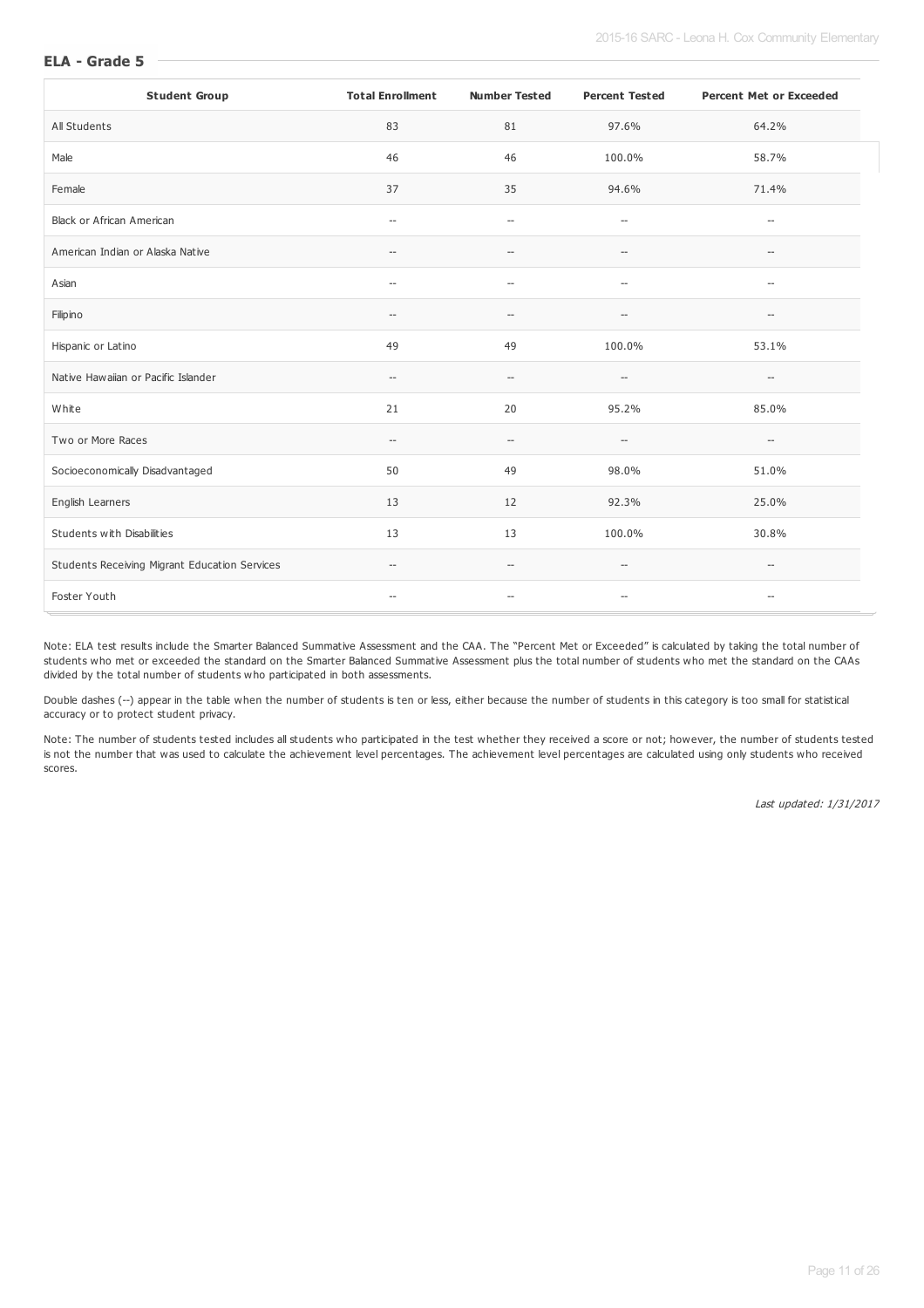#### **ELA- Grade 6**

| <b>Student Group</b>                          | <b>Total Enrollment</b>                             | <b>Number Tested</b>                                | <b>Percent Tested</b>                               | <b>Percent Met or Exceeded</b>                      |  |
|-----------------------------------------------|-----------------------------------------------------|-----------------------------------------------------|-----------------------------------------------------|-----------------------------------------------------|--|
| All Students                                  | 71                                                  | 70                                                  | 98.6%                                               | 67.1%                                               |  |
| Male                                          | 36                                                  | 36                                                  | 100.0%                                              | 61.1%                                               |  |
| Female                                        | 35                                                  | 34                                                  | 97.1%                                               | 73.5%                                               |  |
| Black or African American                     | $\overline{\phantom{a}}$                            | $\hspace{0.05cm} \ldots$                            | $\hspace{0.05cm} -\hspace{0.05cm} -\hspace{0.05cm}$ | $\hspace{0.05cm} \ldots$                            |  |
| American Indian or Alaska Native              | $\hspace{0.05cm} -\hspace{0.05cm} -\hspace{0.05cm}$ | $\hspace{0.05cm} -\hspace{0.05cm} -\hspace{0.05cm}$ | $-\!$                                               | $\hspace{0.05cm} -\hspace{0.05cm} -\hspace{0.05cm}$ |  |
| Asian                                         | $\hspace{0.05cm} -\hspace{0.05cm} -\hspace{0.05cm}$ | $-\!$                                               | $\hspace{0.05cm} -\hspace{0.05cm} -\hspace{0.05cm}$ | $\hspace{0.05cm} -\hspace{0.05cm} -\hspace{0.05cm}$ |  |
| Filipino                                      | $\overline{\phantom{a}}$                            | $\overline{\phantom{a}}$                            | $\hspace{0.05cm} -$                                 | $\hspace{0.05cm} -$                                 |  |
| Hispanic or Latino                            | 40                                                  | 40                                                  | 100.0%                                              | 55.0%                                               |  |
| Native Hawaiian or Pacific Islander           | $\hspace{0.05cm} -\hspace{0.05cm}$                  | $\hspace{0.05cm} -\hspace{0.05cm} -\hspace{0.05cm}$ | $\hspace{0.05cm} -\hspace{0.05cm} -\hspace{0.05cm}$ | $\hspace{0.05cm} -\hspace{0.05cm} -\hspace{0.05cm}$ |  |
| White                                         | 21                                                  | 21                                                  | 100.0%                                              | 81.0%                                               |  |
| Two or More Races                             | $\hspace{0.05cm} -\hspace{0.05cm} -\hspace{0.05cm}$ | $\hspace{0.05cm} -$                                 | $-\!$                                               | $\hspace{0.05cm} -\hspace{0.05cm} -\hspace{0.05cm}$ |  |
| Socioeconomically Disadvantaged               | 39                                                  | 38                                                  | 97.4%                                               | 55.3%                                               |  |
| English Learners                              | $\overline{\phantom{a}}$                            | $\overline{\phantom{a}}$                            | $\hspace{0.05cm} -\hspace{0.05cm} -\hspace{0.05cm}$ | $\hspace{0.05cm} -\hspace{0.05cm} -\hspace{0.05cm}$ |  |
| Students with Disabilities                    | 13                                                  | 13                                                  | 100.0%                                              | 15.4%                                               |  |
| Students Receiving Migrant Education Services | $\hspace{0.05cm} -\hspace{0.05cm} -\hspace{0.05cm}$ | $\hspace{0.05cm} -\hspace{0.05cm} -\hspace{0.05cm}$ | $\hspace{0.05cm} -\hspace{0.05cm} -\hspace{0.05cm}$ | $\hspace{0.05cm} -\hspace{0.05cm} -\hspace{0.05cm}$ |  |
| Foster Youth                                  | $\hspace{0.05cm} -\hspace{0.05cm}$                  | $\hspace{0.05cm} -\hspace{0.05cm} -\hspace{0.05cm}$ | $\hspace{0.05cm} -\hspace{0.05cm} -\hspace{0.05cm}$ | $\hspace{0.05cm} -\hspace{0.05cm} -\hspace{0.05cm}$ |  |

Note: ELA test results include the Smarter Balanced Summative Assessment and the CAA. The "Percent Met or Exceeded" is calculated by taking the total number of students who met or exceeded the standard on the Smarter Balanced Summative Assessment plus the total number of students who met the standard on the CAAs divided by the total number of students who participated in both assessments.

Double dashes (--) appear in the table when the number of students is ten or less, either because the number of students in this category is too small for statistical accuracy or to protect student privacy.

Note: The number of students tested includes all students who participated in the test whether they received a score or not; however, the number of students tested is not the number that was used to calculate the achievement level percentages. The achievement level percentages are calculated using only students who received scores.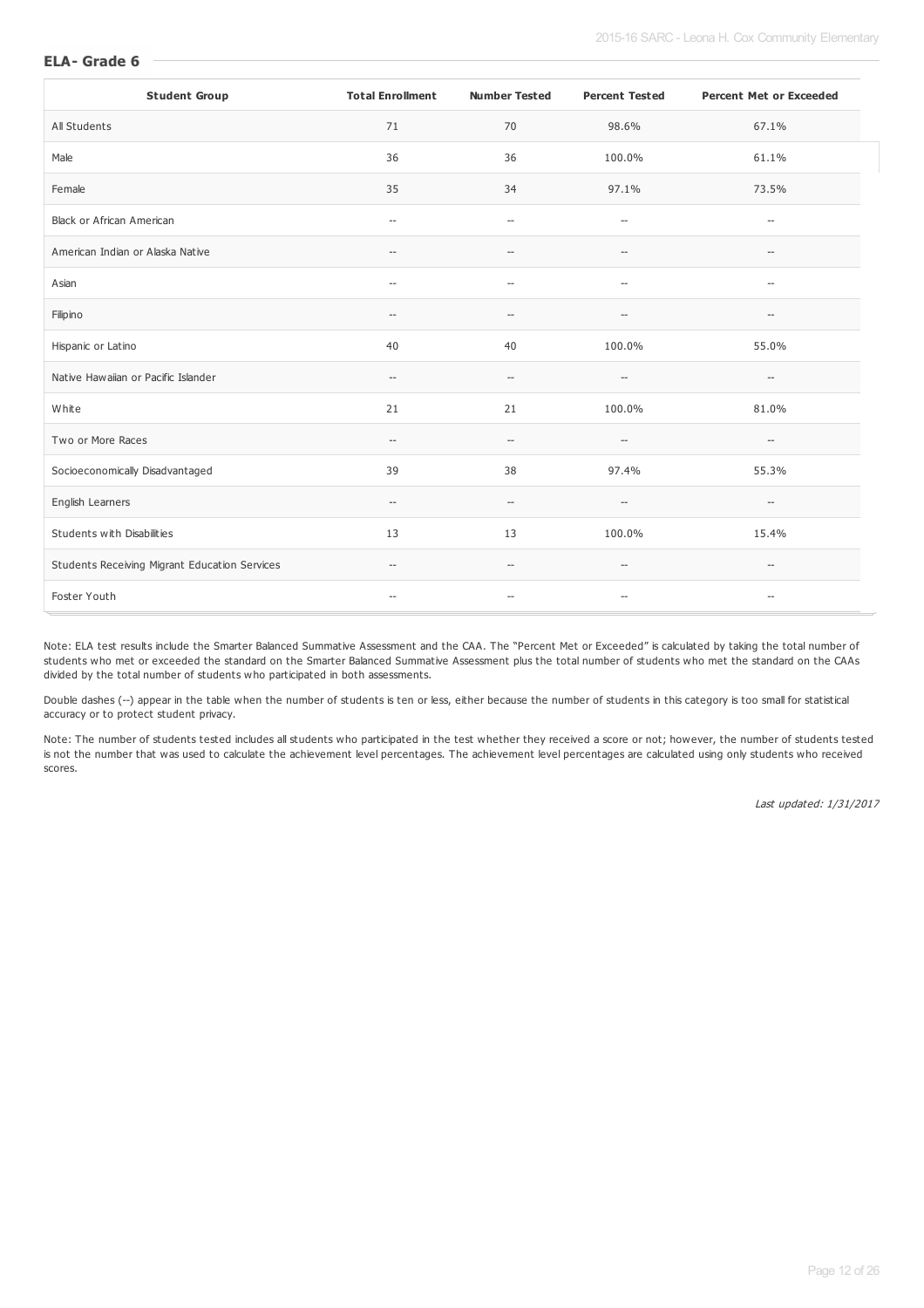## **CAASPP Test Results in Mathematics by Student Group**

## **Grades Three through Eight and Grade Eleven (School Year 2015-16)**

#### **Mathematics - Grade 3**

| <b>Student Group</b>                          | <b>Total Enrollment</b>                             | <b>Number Tested</b>                                | <b>Percent Tested</b>                               | <b>Percent Met or Exceeded</b>                      |
|-----------------------------------------------|-----------------------------------------------------|-----------------------------------------------------|-----------------------------------------------------|-----------------------------------------------------|
| All Students                                  | 58                                                  | 57                                                  | 98.2%                                               | 63.0%                                               |
| Male                                          | 29                                                  | 29                                                  | 100.0%                                              | 55.0%                                               |
| Female                                        | 29                                                  | 28                                                  | 96.5%                                               | 72.0%                                               |
| Black or African American                     | $\overline{\phantom{a}}$                            | $\hspace{0.05cm} -\hspace{0.05cm} -\hspace{0.05cm}$ | $\hspace{0.05cm} \ldots$                            | $\hspace{0.05cm} -\hspace{0.05cm}$                  |
| American Indian or Alaska Native              | $\hspace{0.05cm} -\hspace{0.05cm} -\hspace{0.05cm}$ | $\overline{\phantom{a}}$                            | $\hspace{0.05cm} -\hspace{0.05cm} -\hspace{0.05cm}$ | $-\!$                                               |
| Asian                                         | $\overline{\phantom{a}}$                            | $\hspace{0.05cm} \ldots$                            | $\hspace{0.05cm} -\hspace{0.05cm} -\hspace{0.05cm}$ | $\overline{\phantom{a}}$                            |
| Filipino                                      | $\overline{\phantom{a}}$                            | $\overline{\phantom{a}}$                            | $\overline{\phantom{a}}$                            | $\overline{\phantom{0}}$                            |
| Hispanic or Latino                            | 34                                                  | 34                                                  | 100.0%                                              | 59.0%                                               |
| Native Hawaiian or Pacific Islander           | $\hspace{0.05cm} -\hspace{0.05cm}$                  | $\hspace{0.05cm} -\hspace{0.05cm} -\hspace{0.05cm}$ | $\hspace{0.05cm} -\hspace{0.05cm} -\hspace{0.05cm}$ | $-$                                                 |
| White                                         | 18                                                  | 17                                                  | 94.4%                                               | 64.0%                                               |
| Two or More Races                             | $\hspace{0.05cm} -$                                 | $\hspace{0.05cm} -\hspace{0.05cm} -\hspace{0.05cm}$ | $-\!$                                               | $\hspace{0.05cm} -\hspace{0.05cm}$                  |
| Socioeconomically Disadvantaged               | 33                                                  | 32                                                  | 96.9%                                               | 57.0%                                               |
| English Learners                              | $\hspace{0.05cm} -\hspace{0.05cm} -\hspace{0.05cm}$ | $\overline{\phantom{a}}$                            | $\hspace{0.05cm} -\hspace{0.05cm} -\hspace{0.05cm}$ | $\hspace{0.05cm} -\hspace{0.05cm} -\hspace{0.05cm}$ |
| Students with Disabilities                    | $-$                                                 | $\overline{\phantom{a}}$                            | $\overline{\phantom{a}}$                            | $\overline{\phantom{a}}$                            |
| Students Receiving Migrant Education Services | $\hspace{0.05cm} -$                                 | $\overline{\phantom{a}}$                            | $\hspace{0.05cm} -\hspace{0.05cm} -\hspace{0.05cm}$ | $\hspace{0.05cm} -\hspace{0.05cm}$                  |
| Foster Youth                                  | $\hspace{0.05cm} -\hspace{0.05cm}$                  | $\hspace{0.05cm} -$                                 | $\hspace{0.05cm} -\hspace{0.05cm} -\hspace{0.05cm}$ | $-\!$                                               |

Note: Mathematics test results include the Smarter Balanced Summative Assessment and the CAA. The "Percent Met or Exceeded" is calculated by taking the total number of students who met or exceeded the standard on the Smarter Balanced Summative Assessment plus the total number of students who met the standard on the CAAs divided by the total number of students who participated in both assessments.

Double dashes (--) appear in the table when the number of students is ten or less, either because the number of students in this category is too small for statistical accuracy or to protect student privacy.

Note: The number of students tested includes all students who participated in the test whether they received a score or not; however, the number of students tested is not the number that was used to calculate the achievement level percentages. The achievement level percentages are calculated using only students who received scores.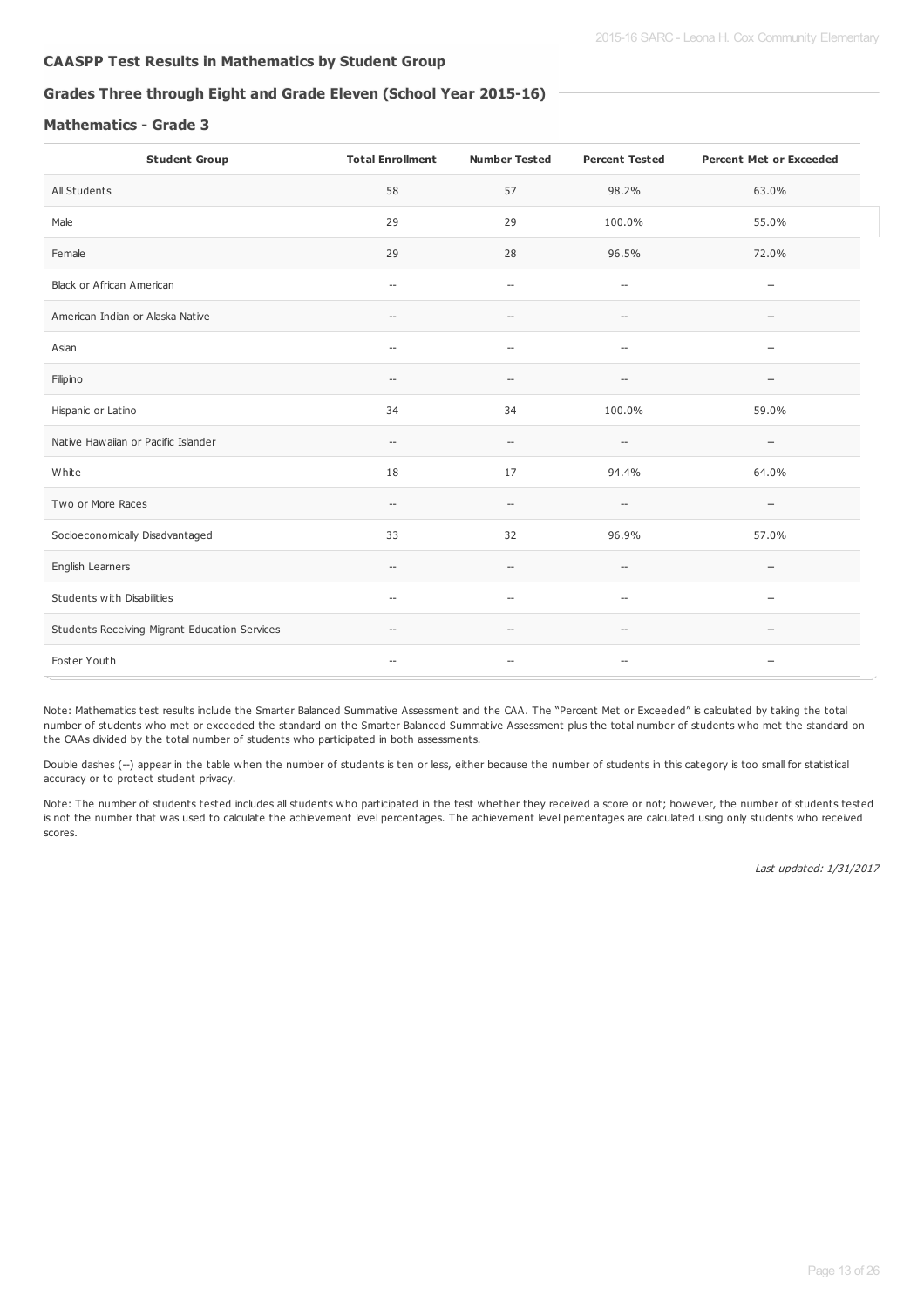| <b>Student Group</b>                          | <b>Total Enrollment</b>                             | <b>Number Tested</b>                                | <b>Percent Tested</b>                               | <b>Percent Met or Exceeded</b>                      |  |
|-----------------------------------------------|-----------------------------------------------------|-----------------------------------------------------|-----------------------------------------------------|-----------------------------------------------------|--|
| All Students                                  | 68                                                  | 68                                                  | 100.0%                                              | 41.0%                                               |  |
| Male                                          | 38                                                  | 38                                                  | 100.0%                                              | 48.0%                                               |  |
| Female                                        | 30                                                  | 30                                                  | 100.0%                                              | 33.0%                                               |  |
| Black or African American                     | $\hspace{0.05cm} -\hspace{0.05cm}$                  | $\hspace{0.05cm} -\hspace{0.05cm} -\hspace{0.05cm}$ | $-\!$                                               | $\hspace{0.05cm} -\hspace{0.05cm} -\hspace{0.05cm}$ |  |
| American Indian or Alaska Native              | $\hspace{0.05cm} -\hspace{0.05cm} -\hspace{0.05cm}$ | $\overline{\phantom{a}}$                            | $-\!$                                               | $\overline{\phantom{a}}$                            |  |
| Asian                                         | $\overline{\phantom{a}}$                            | $\overline{\phantom{a}}$                            | $\overline{\phantom{a}}$                            | $\hspace{0.05cm} \ldots$                            |  |
| Filipino                                      | $\overline{\phantom{a}}$                            | $\overline{\phantom{a}}$                            | $-$                                                 | $\sim$                                              |  |
| Hispanic or Latino                            | 36                                                  | 36                                                  | 100.0%                                              | 28.0%                                               |  |
| Native Hawaiian or Pacific Islander           | $\hspace{0.05cm} -\hspace{0.05cm}$                  | $\hspace{0.05cm} -\hspace{0.05cm} -\hspace{0.05cm}$ | $\hspace{0.05cm} -\hspace{0.05cm} -\hspace{0.05cm}$ | $\overline{\phantom{a}}$                            |  |
| White                                         | 18                                                  | 18                                                  | 100.0%                                              | 61.0%                                               |  |
| Two or More Races                             | $\hspace{0.05cm} -\hspace{0.05cm}$                  | $\hspace{0.05cm} -\hspace{0.05cm} -\hspace{0.05cm}$ | $\hspace{0.05cm} -\hspace{0.05cm} -\hspace{0.05cm}$ | $\hspace{0.05cm} -\hspace{0.05cm} -\hspace{0.05cm}$ |  |
| Socioeconomically Disadvantaged               | 43                                                  | 43                                                  | 100.0%                                              | 25.0%                                               |  |
| English Learners                              | 12                                                  | 12                                                  | 100.0%                                              | 0.0%                                                |  |
| Students with Disabilities                    | $\overline{\phantom{a}}$                            | $\overline{\phantom{a}}$                            | $\overline{\phantom{a}}$                            | $\hspace{0.05cm} \ldots$                            |  |
| Students Receiving Migrant Education Services | --                                                  | --                                                  | $\hspace{0.05cm} -\hspace{0.05cm} -\hspace{0.05cm}$ | $\hspace{0.05cm} -\hspace{0.05cm} -\hspace{0.05cm}$ |  |
| Foster Youth                                  | $\hspace{0.05cm} -\hspace{0.05cm}$                  | $\hspace{0.05cm} -\hspace{0.05cm} -\hspace{0.05cm}$ | $\hspace{0.05cm} -\hspace{0.05cm} -\hspace{0.05cm}$ | $\hspace{0.05cm} -\hspace{0.05cm} -\hspace{0.05cm}$ |  |

**Mathematics - Grade 4**

Note: Mathematics test results include the Smarter Balanced Summative Assessment and the CAA. The "Percent Met or Exceeded" is calculated by taking the total number of students who met or exceeded the standard on the Smarter Balanced Summative Assessment plus the total number of students who met the standard on the CAAs divided by the total number of students who participated in both assessments.

Double dashes (--) appear in the table when the number of students is ten or less, either because the number of students in this category is too small for statistical accuracy or to protect student privacy.

Note: The number of students tested includes all students who participated in the test whether they received a score or not; however, the number of students tested is not the number that was used to calculate the achievement level percentages. The achievement level percentages are calculated using only students who received scores.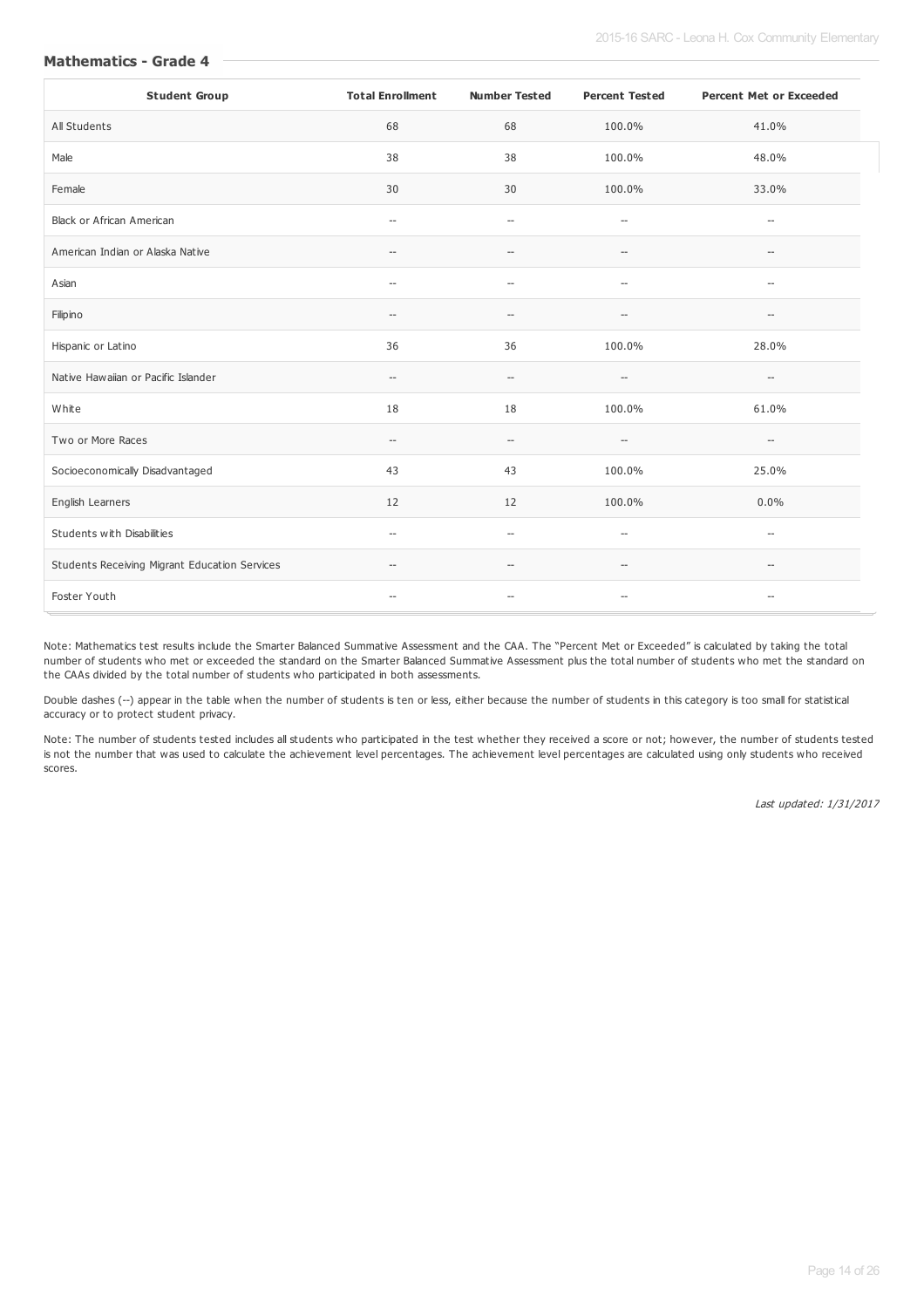| <b>Student Group</b>                          | <b>Total Enrollment</b>                             | <b>Number Tested</b>                                | <b>Percent Tested</b>                               | <b>Percent Met or Exceeded</b>                      |
|-----------------------------------------------|-----------------------------------------------------|-----------------------------------------------------|-----------------------------------------------------|-----------------------------------------------------|
| All Students                                  | 83                                                  | 82                                                  | 99.0%                                               | 33.0%                                               |
| Male                                          | 46                                                  | 46                                                  | 100.0%                                              | 24.0%                                               |
| Female                                        | 37                                                  | 36                                                  | 97.2%                                               | 44.0%                                               |
| Black or African American                     | $\hspace{0.05cm} -\hspace{0.05cm}$                  | $\hspace{0.05cm} -\hspace{0.05cm} -\hspace{0.05cm}$ | $\hspace{0.05cm} \ldots$                            | $\hspace{0.05cm} -\hspace{0.05cm} -\hspace{0.05cm}$ |
| American Indian or Alaska Native              | $\hspace{0.05cm} -\hspace{0.05cm} -\hspace{0.05cm}$ | $\overline{\phantom{a}}$                            | $\overline{\phantom{a}}$                            | $\overline{\phantom{a}}$                            |
| Asian                                         | $\overline{\phantom{a}}$                            | $\overline{\phantom{a}}$                            | $\overline{\phantom{a}}$                            | $\hspace{0.05cm} \ldots$                            |
| Filipino                                      | $\overline{\phantom{a}}$                            | $\overline{\phantom{a}}$                            | $-$                                                 | $\sim$                                              |
| Hispanic or Latino                            | 49                                                  | 49                                                  | 100.0%                                              | 20.0%                                               |
| Native Hawaiian or Pacific Islander           | $\hspace{0.05cm} -\hspace{0.05cm} -\hspace{0.05cm}$ | $\hspace{0.05cm} -\hspace{0.05cm} -\hspace{0.05cm}$ | $\hspace{0.05cm} -\hspace{0.05cm} -\hspace{0.05cm}$ | $\overline{\phantom{a}}$                            |
| White                                         | 21                                                  | 20                                                  | 95.2%                                               | 55.0%                                               |
| Two or More Races                             | $\hspace{0.05cm} -\hspace{0.05cm}$                  | $\hspace{0.05cm} -\hspace{0.05cm} -\hspace{0.05cm}$ | $\hspace{0.05cm} -\hspace{0.05cm} -\hspace{0.05cm}$ | $-\!$                                               |
| Socioeconomically Disadvantaged               | 50                                                  | 49                                                  | 98.0%                                               | 8.0%                                                |
| English Learners                              | 13                                                  | 13                                                  | 100.0%                                              | 16.0%                                               |
| Students with Disabilities                    | 13                                                  | 13                                                  | 100.0%                                              | 38.0%                                               |
| Students Receiving Migrant Education Services | $\hspace{0.05cm} \dashv$                            | $\hspace{0.05cm} -\hspace{0.05cm} -\hspace{0.05cm}$ | $-\!$                                               | $\hspace{0.05cm} -\hspace{0.05cm} -\hspace{0.05cm}$ |
| Foster Youth                                  | $\hspace{0.05cm} -\hspace{0.05cm}$                  | $-\!$                                               | $\hspace{0.05cm} -\hspace{0.05cm} -\hspace{0.05cm}$ | $\hspace{0.05cm} -\hspace{0.05cm} -\hspace{0.05cm}$ |

**Mathematics - Grade 5**

Note: Mathematics test results include the Smarter Balanced Summative Assessment and the CAA. The "Percent Met or Exceeded" is calculated by taking the total number of students who met or exceeded the standard on the Smarter Balanced Summative Assessment plus the total number of students who met the standard on the CAAs divided by the total number of students who participated in both assessments.

Double dashes (--) appear in the table when the number of students is ten or less, either because the number of students in this category is too small for statistical accuracy or to protect student privacy.

Note: The number of students tested includes all students who participated in the test whether they received a score or not; however, the number of students tested is not the number that was used to calculate the achievement level percentages. The achievement level percentages are calculated using only students who received scores.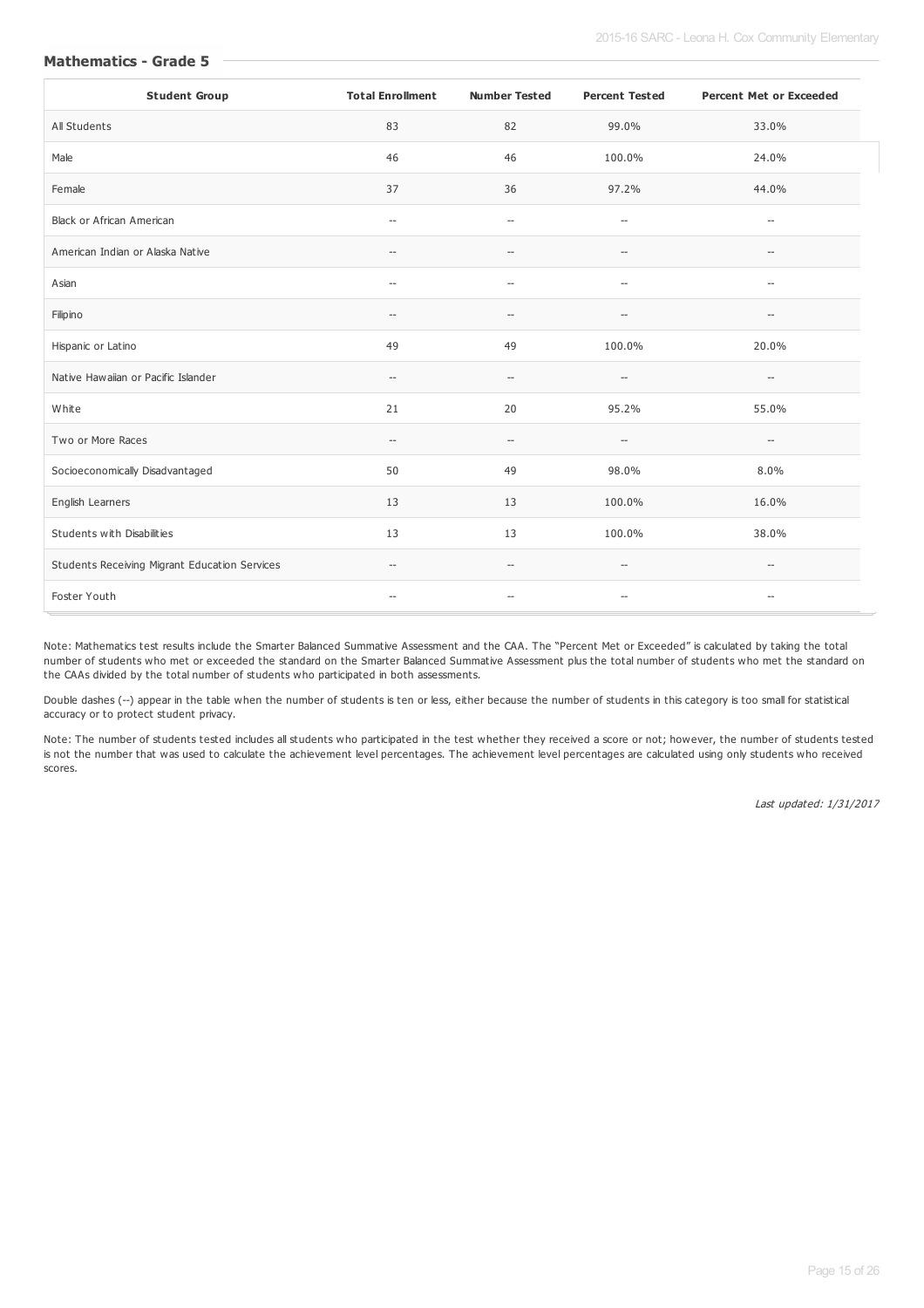| <b>Student Group</b>                          | <b>Total Enrollment</b>                             | <b>Number Tested</b>                                | <b>Percent Tested</b>                               | <b>Percent Met or Exceeded</b>                      |  |
|-----------------------------------------------|-----------------------------------------------------|-----------------------------------------------------|-----------------------------------------------------|-----------------------------------------------------|--|
| All Students                                  | 71                                                  | 69                                                  | 97.0%                                               | 43.0%                                               |  |
| Male                                          | 36                                                  | 36                                                  | 100.0%                                              | 38.0%                                               |  |
| Female                                        | 35                                                  | 33                                                  | 94.0%                                               | 48.0%                                               |  |
| <b>Black or African American</b>              | $\hspace{0.05cm} -\hspace{0.05cm}$                  | $\hspace{0.05cm} -\hspace{0.05cm} -\hspace{0.05cm}$ | $-\!$                                               | $\hspace{0.05cm} -\hspace{0.05cm} -\hspace{0.05cm}$ |  |
| American Indian or Alaska Native              | $\hspace{0.05cm}--\hspace{0.05cm}$                  | --                                                  | $-\hbox{--}$                                        | $-\!$                                               |  |
| Asian                                         | $\overline{\phantom{a}}$                            | $\overline{\phantom{a}}$                            | $\hspace{0.05cm} -\hspace{0.05cm} -\hspace{0.05cm}$ | $\overline{\phantom{a}}$                            |  |
| Filipino                                      | $\hspace{0.05cm} -\hspace{0.05cm}$                  | --                                                  | $\hspace{0.05cm} -\hspace{0.05cm} -\hspace{0.05cm}$ | $\overline{\phantom{a}}$                            |  |
| Hispanic or Latino                            | 40                                                  | 40                                                  | 100.0%                                              | 33.0%                                               |  |
| Native Hawaiian or Pacific Islander           | $\hspace{0.05cm} -\hspace{0.05cm}$                  | $\hspace{0.05cm} -\hspace{0.05cm} -\hspace{0.05cm}$ | $\hspace{0.05cm} -\hspace{0.05cm} -\hspace{0.05cm}$ | $\overline{\phantom{a}}$                            |  |
| White                                         | 21                                                  | 20                                                  | 95.2%                                               | 50.0%                                               |  |
| Two or More Races                             | $\hspace{0.05cm} -\hspace{0.05cm}$                  | $\hspace{0.05cm} -\hspace{0.05cm} -\hspace{0.05cm}$ | $-\!$                                               | $\hspace{0.05cm} -\hspace{0.05cm} -\hspace{0.05cm}$ |  |
| Socioeconomically Disadvantaged               | 39                                                  | 38                                                  | 97.4%                                               | 29.0%                                               |  |
| English Learners                              | $\hspace{0.05cm}--\hspace{0.05cm}$                  | $\overline{\phantom{a}}$                            | $-\!$                                               | $-\!$                                               |  |
| Students with Disabilities                    | 13                                                  | 13                                                  | 100.0%                                              | 0.0%                                                |  |
| Students Receiving Migrant Education Services | $\hspace{0.05cm} -\hspace{0.05cm} -\hspace{0.05cm}$ | $-\!$                                               | $-\!$                                               | $-\!$                                               |  |
| Foster Youth                                  | $\hspace{0.05cm} \ldots$                            | $\overline{\phantom{a}}$                            | $\hspace{0.05cm} \ldots$                            | $\overline{\phantom{a}}$                            |  |

**Mathematics - Grade 6**

Note: Mathematics test results include the Smarter Balanced Summative Assessment and the CAA. The "Percent Met or Exceeded" is calculated by taking the total number of students who met or exceeded the standard on the Smarter Balanced Summative Assessment plus the total number of students who met the standard on the CAAs divided by the total number of students who participated in both assessments.

Double dashes (--) appear in the table when the number of students is ten or less, either because the number of students in this category is too small for statistical accuracy or to protect student privacy.

Note: The number of students tested includes all students who participated in the test whether they received a score or not; however, the number of students tested is not the number that was used to calculate the achievement level percentages. The achievement level percentages are calculated using only students who received scores.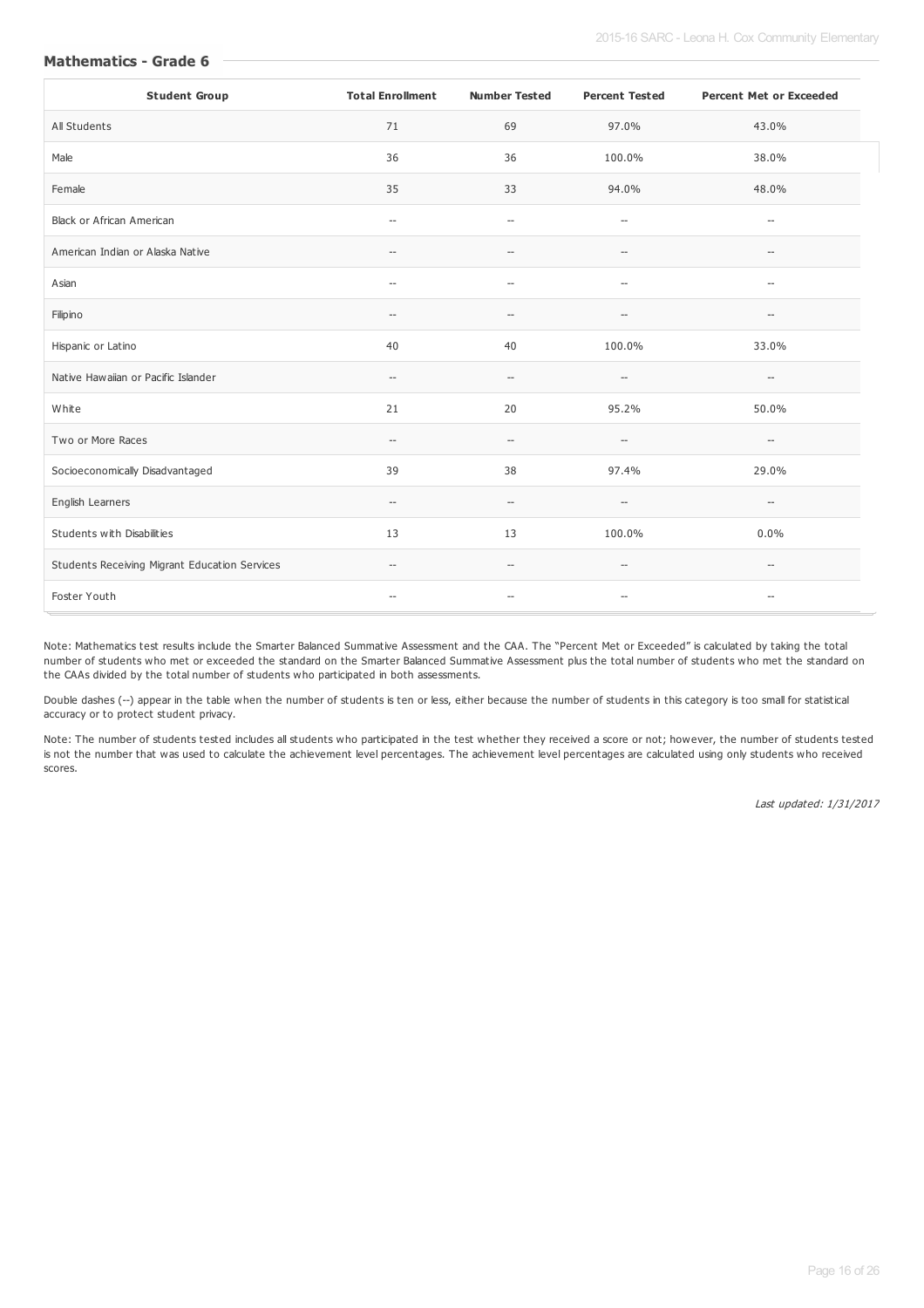### **CAASPP Test Results in Science for All Students**

|                               |         | Percentage of Students Scoring at Proficient or Advanced |         |         |                 |         |         |         |         |
|-------------------------------|---------|----------------------------------------------------------|---------|---------|-----------------|---------|---------|---------|---------|
|                               | School  |                                                          |         |         | <b>District</b> |         | State   |         |         |
| <b>Subject</b>                | 2013-14 | 2014-15                                                  | 2015-16 | 2013-14 | 2014-15         | 2015-16 | 2013-14 | 2014-15 | 2015-16 |
| Science (grades 5, 8, and 10) | 90.0%   | 77.0%                                                    | 72.0%   | 76.0%   | 76.0%           | 71.0%   | 60.0%   | 56.0%   | 54.0%   |

Note: Science test results include California Standards Tests (CSTs), California Modified Assessment (CMA), and California Alternate Performance Assessment (CAPA) in grades five, eight, and ten.

Note: Scores are not shown when the number of students tested is ten or less, either because the number of students in this category is too small for statistical accuracy or to protect student privacy.

Last updated: 1/31/2017

## **CAASPP Tests Results in Science by Student Group Grades Five, Eight and Grade Ten (School Year 2015-16)**

| <b>Student Group</b>                             | Total<br><b>Enrollment</b>                          | <b>Scores</b>            | Number of Students with Valid Percent of Students with Valid<br><b>Scores</b> | <b>Percent Proficient or</b><br>Advanced            |
|--------------------------------------------------|-----------------------------------------------------|--------------------------|-------------------------------------------------------------------------------|-----------------------------------------------------|
| All Students                                     | 83                                                  | 82                       | 98.8%                                                                         | 72.0%                                               |
| Male                                             | 46                                                  | 46                       | 100.0%                                                                        | 71.7%                                               |
| Female                                           | 37                                                  | 36                       | 97.3%                                                                         | 72.2%                                               |
| Black or African American                        | $\hspace{0.05cm} -\hspace{0.05cm} -\hspace{0.05cm}$ | $\overline{\phantom{a}}$ | $\hspace{0.05cm} -\hspace{0.05cm} -\hspace{0.05cm}$                           | $\overline{\phantom{a}}$                            |
| American Indian or Alaska Native                 | $\mathbf 0$                                         | $\mathsf 0$              | 0.0%                                                                          | 0.0%                                                |
| Asian                                            | $\overline{\phantom{a}}$                            | $\overline{\phantom{a}}$ | $\overline{\phantom{a}}$                                                      | $\overline{\phantom{a}}$                            |
| Filipino                                         | $\hspace{0.05cm} -\hspace{0.05cm} -\hspace{0.05cm}$ | $\overline{\phantom{a}}$ | $\hspace{0.05cm} -\hspace{0.05cm} -\hspace{0.05cm}$                           | $\overline{\phantom{a}}$                            |
| Hispanic or Latino                               | 49                                                  | 49                       | 100.0%                                                                        | 59.2%                                               |
| Native Hawaiian or Pacific Islander              | $\hspace{0.05cm} -\hspace{0.05cm} -\hspace{0.05cm}$ | $-\!$                    | $-\!$                                                                         | $-\!$                                               |
| White                                            | 21                                                  | 20                       | 95.2%                                                                         | 90.0%                                               |
| Two or More Races                                | $\hspace{0.05cm} -\hspace{0.05cm} -\hspace{0.05cm}$ | $-\!$                    | $\hspace{0.05cm} -\hspace{0.05cm} -\hspace{0.05cm}$                           | $\hspace{0.05cm} -\hspace{0.05cm} -\hspace{0.05cm}$ |
| Socioeconomically Disadvantaged                  | 50                                                  | 49                       | 98.0%                                                                         | 59.2%                                               |
| English Learners                                 | 13                                                  | 13                       | 100.0%                                                                        | 46.2%                                               |
| Students with Disabilities                       | 13                                                  | 13                       | 100.0%                                                                        | 92.3%                                               |
| Students Receiving Migrant Education<br>Services | $\mathbf 0$                                         | $\mathsf 0$              | 0.0%                                                                          | 0.0%                                                |
| Foster Youth                                     | $\hspace{0.05cm} -\hspace{0.05cm} -\hspace{0.05cm}$ | $\overline{\phantom{a}}$ | $\overline{\phantom{a}}$                                                      | $\hspace{0.05cm} -\hspace{0.05cm} -\hspace{0.05cm}$ |

Note: Science test results include CSTs, CMA, and CAPA in grades five, eight, and ten. The "Proficient or Advanced" is calculated by taking the total number of students who scored at Proficient or Advanced on the science assessment divided by the total number of students with valid scores.

Note: Scores are not shown when the number of students tested is ten or less, either because the number of students in this category is too small for statistical accuracy or to protect student privacy.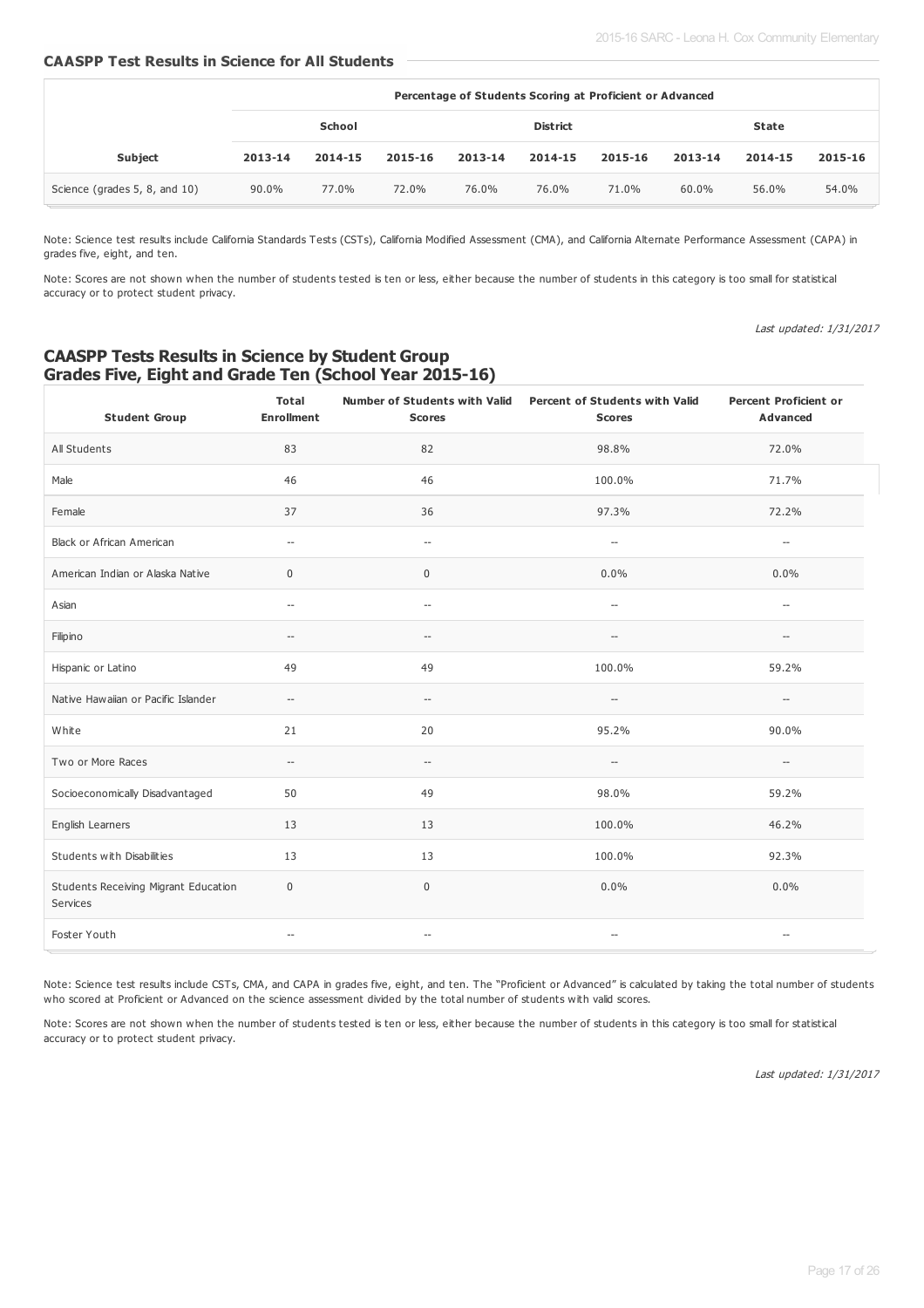# **State Priority: Other Pupil Outcomes**

The SARC provides the following information relevant to the State priority: Other Pupil Outcomes (Priority 8):

Pupil outcomes in the subject area of physical education

# **California Physical Fitness Test Results (School Year 2015-16)**

|             |                              | <b>Percentage of Students Meeting Fitness Standards</b> |                             |
|-------------|------------------------------|---------------------------------------------------------|-----------------------------|
| Grade Level | <b>Four of Six Standards</b> | <b>Five of Six Standards</b>                            | <b>Six of Six Standards</b> |
|             | 15.9%                        | 25.6%                                                   | 37.8%                       |

Note: Percentages are not calculated when the number of students tested is ten or less, either because the number of students in this category is too small for statistical accuracy or to protect student privacy.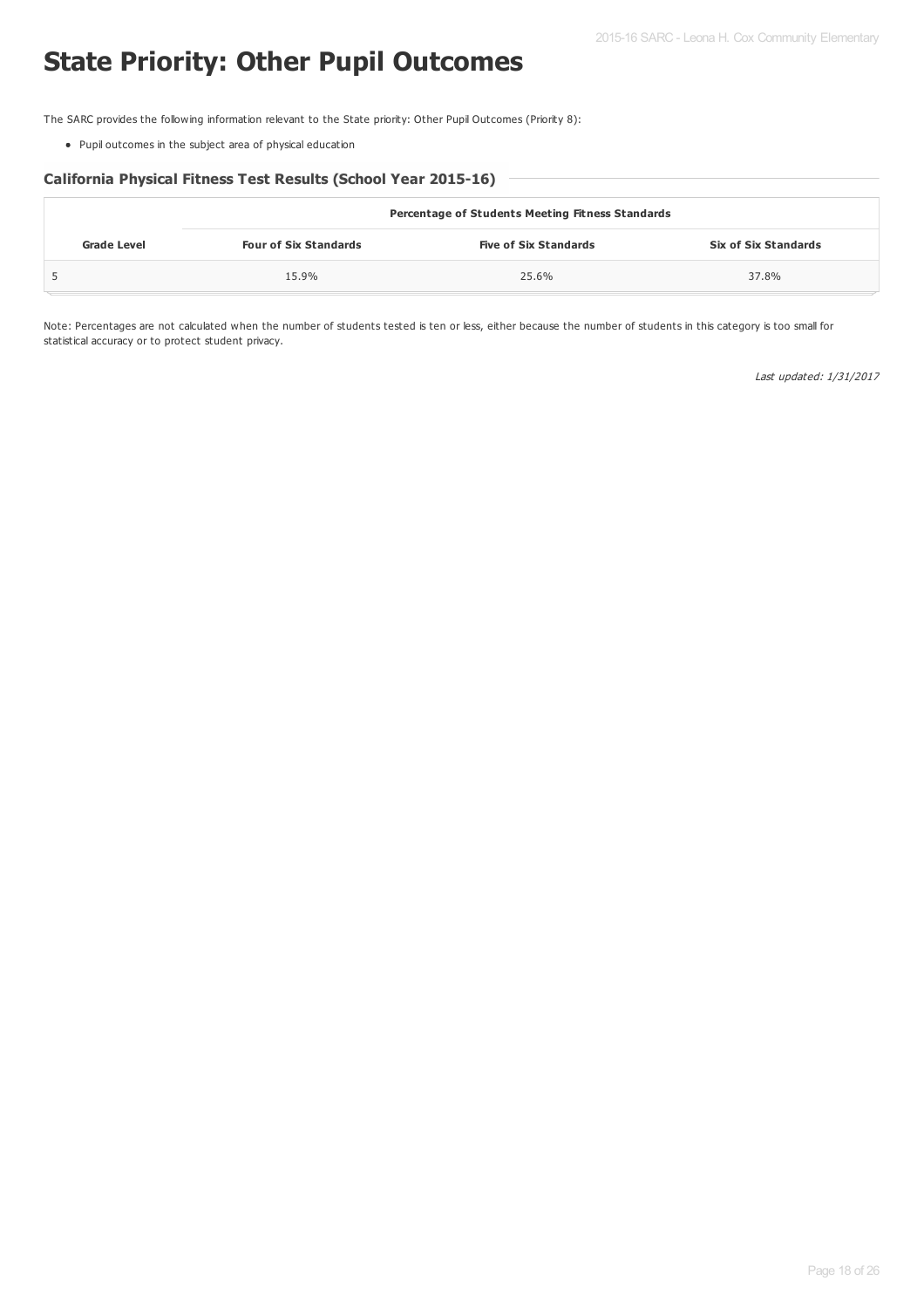# **C. Engagement**

# **State Priority: Parental Involvement**

The SARC provides the following information relevant to the State priority: Parental Involvement (Priority 3):

Efforts the school district makes to seek parent input in making decisions for the school district and each schoolsite

### **Opportunities for Parental Involvement (School Year 2016-17)**

Leona Cox's staff believes that parents are essential partners in education. We welcome and encourage parent involvement through a wide variety of opportunities that take place throughout the year. Classroom teachers provide opportunities for parents to support the instructional program through presentations, working with small groups or individual students, or providing time to prepare materials. Parents can become involved in supporting the school by joining the PTA and participating in PTA sponsored events. Some of the annual events are the Fall Festival, Book Fairs, the Winter Family events, the Fine Arts Festival, and the Walk-a-thon. We have an active School Site Council (SSC) and English Learner Advisory Committee (ELAC). The school also holds family events focused on literacy, STEAM, math, science, and CAASPP. Parents are informed about their child's educational program and academic achievement at Back to School Night, Parent/Teacher Conferences, Parent Information Nights, and the Academic Fair. Student's character and academic successes are celebrated monthly at Spirit Awards Assemblies, monthly at Trimester Accelerated Reader celebrations, annually at the End of the Year Awards Celebration, the Young Author's Night, Estrella Awards and at the annual GATE Night. Our Community Liaison proactively outreaches to our English Learner parents for all school and district events. In addition, we offer weekly Community Based English Tutoring (CBET) adult ESL classes and parent nights focused on the needs of our English Learner students. The Parent Involvement Policy and Leona Cox Home/School Compact are distributed to all parents at the beginning of each school year. Signed Home/School Compacts are on file in the school office. Leona Cox is committed to ensuring that all parents are able to become involved in their children's education in meaningful ways. Spanish interpreters provide language interpretation of classroom newsletters, school announcements, weekly school phone messages, meetings, and conferences. All documents are printed in both English and Spanish. We celebrate our parent involvement by recognizing the commitment of our parents at our volunteer breakfast and awards ceremony held in June.

# **State Priority: Pupil Engagement**

Last updated: 1/31/2017

The SARC provides the following information relevant to the State priority: Pupil Engagement (Priority 5):

- High school dropout rates; and
- High school graduation rates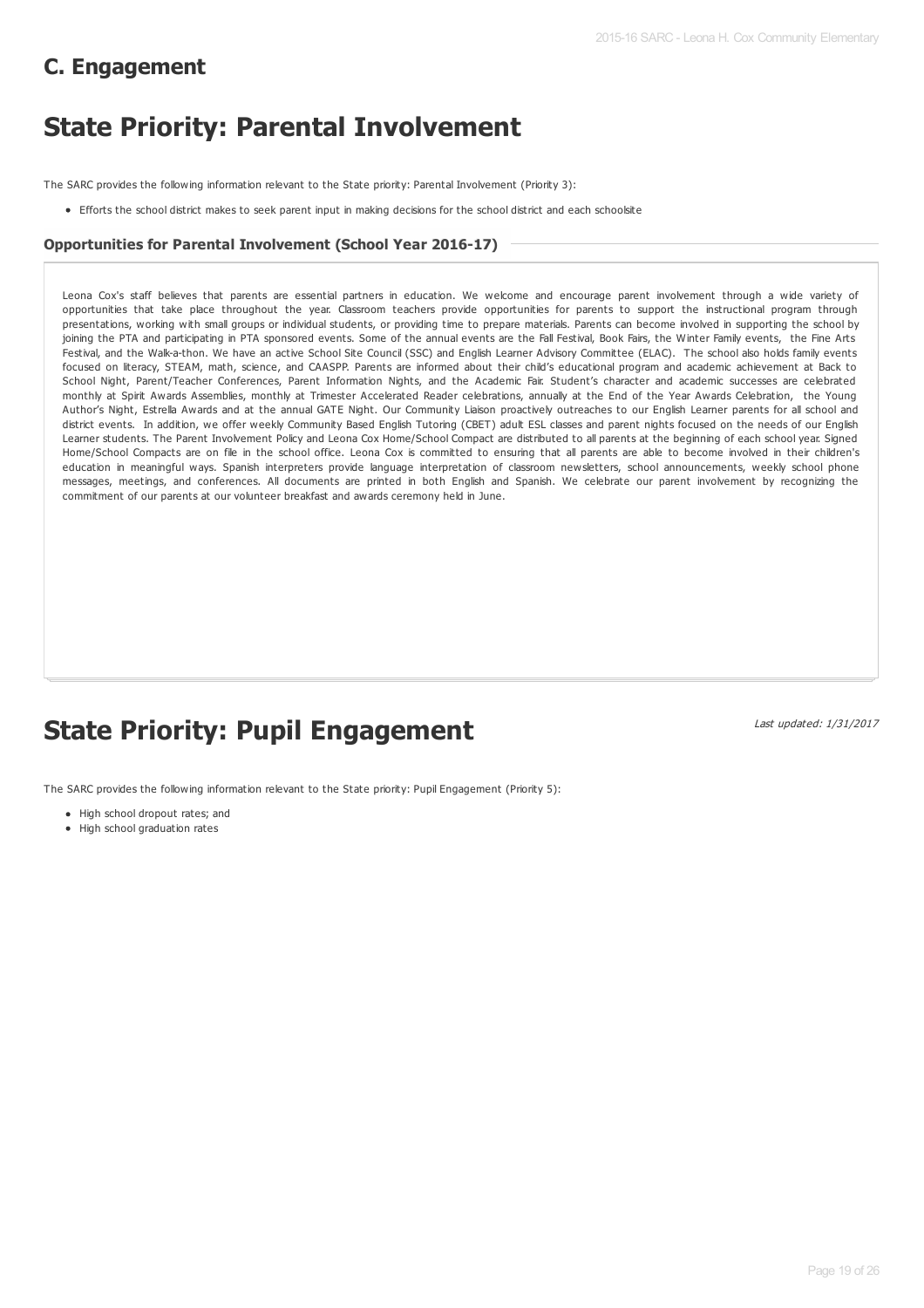# **State Priority: School Climate**

The SARC provides the following information relevant to the State priority: School Climate (Priority 6):

- Pupil suspension rates;
- Pupil expulsion rates; and
- Other local measures on the sense of safety

#### **Suspensions and Expulsions**

|             | <b>School</b> |         |         |         | <b>District</b> |         | <b>State</b> |         |         |  |
|-------------|---------------|---------|---------|---------|-----------------|---------|--------------|---------|---------|--|
| Rate        | 2013-14       | 2014-15 | 2015-16 | 2013-14 | 2014-15         | 2015-16 | 2013-14      | 2014-15 | 2015-16 |  |
| Suspensions | 14.0          | 7.0     | 0.0     | 54.0    | 33.0            | 15.0    | 4.4          | 3.8     | 3.7     |  |
| Expulsions  | 0.0           | 0.0     | 0.0     | 0.0     | 0.0             | 0.0     | 0.1          | 0.1     | 0.1     |  |





#### Last updated: 1/31/2017

# **School Safety Plan (School Year 2016-17)**

School Safety Plan-Reviewed February 2016

Every student and teacher has the right to attend a safe school where he or she is free from physical or psychological harm.

The Leona Cox School Safety Plan includes:

- School Handbook
- School disaster procedures
- Character Education
- **•** Student Behavior Assemblies
- **•** School Suspension Guidelines
- Annual Staff Harassment Training
- Safety Training Videos
- District/Community Resources For Students and Parents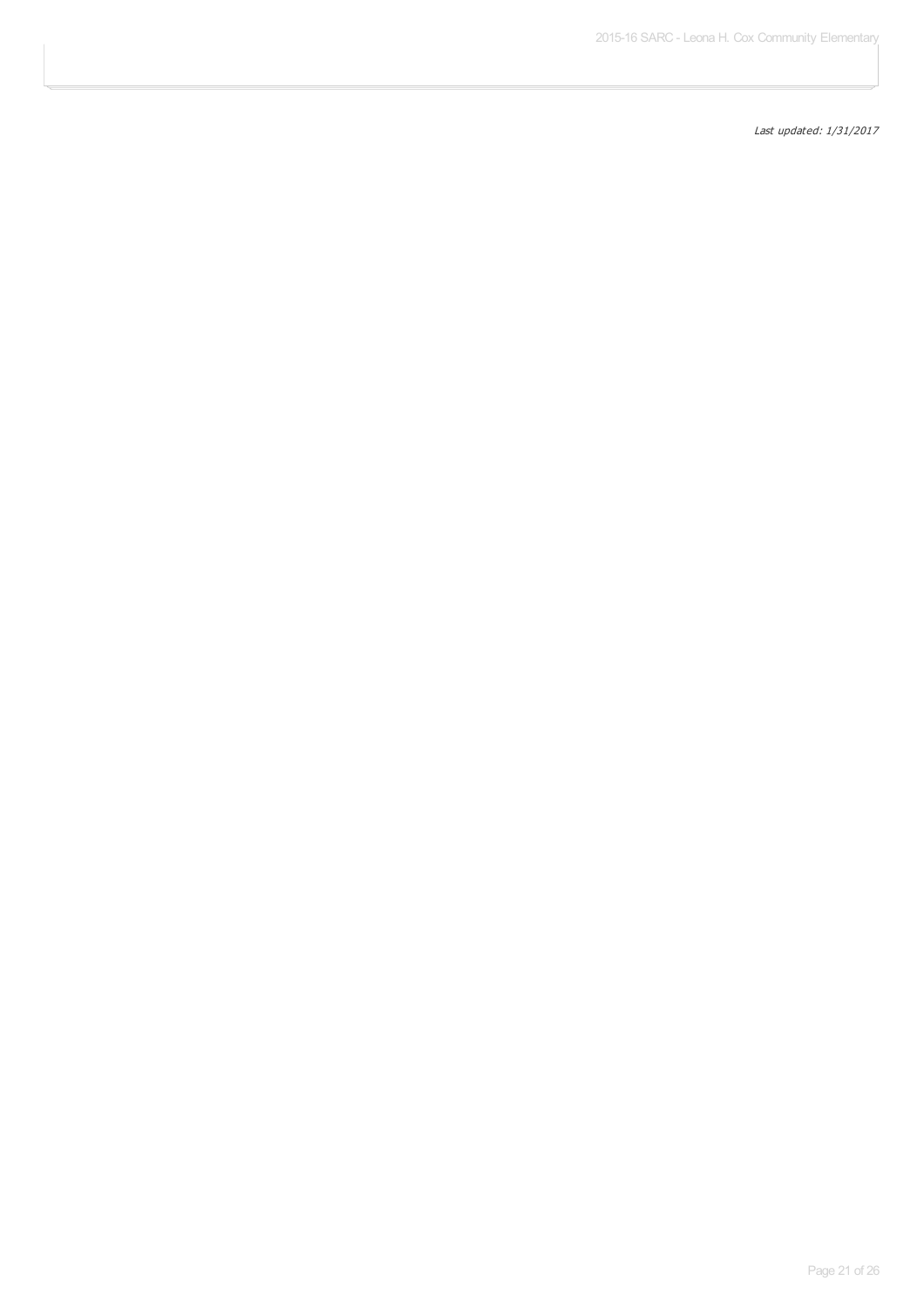# **D. Other SARC Information**

The information in this section is required to be in the SARC but is not included in the state priorities for LCFF.

### **Federal Intervention Program (School Year 2016-17)**

| <b>Indicator</b>                                    | School    | <b>District</b> |
|-----------------------------------------------------|-----------|-----------------|
| Program Improvement Status                          | In PI     | In PI           |
| First Year of Program Improvement                   | 2011-2012 | 2011-2012       |
| Year in Program Improvement                         | Year 3    | Year 3          |
| Number of Schools Currently in Program Improvement  | N/A       |                 |
| Percent of Schools Currently in Program Improvement | N/A       | 33.0%           |

Note: Cells with NA values do not require data.

Last updated: 1/31/2017

# **Average Class Size and Class Size Distribution (Elementary)**

|                    | 2013-14                   |              |                     |              |                               | 2014-15          |                |                |                        | 2015-16             |                |              |  |
|--------------------|---------------------------|--------------|---------------------|--------------|-------------------------------|------------------|----------------|----------------|------------------------|---------------------|----------------|--------------|--|
|                    |                           |              | Number of Classes * |              | Number of Classes *           |                  |                |                |                        | Number of Classes * |                |              |  |
| <b>Grade Level</b> | <b>Average Class Size</b> | $1 - 20$     | $21 - 32$           | $33+$        | Average Class Size 1-20 21-32 |                  |                |                | 33+ Average Class Size | $1 - 20$            | $21 - 32$      | $33+$        |  |
| K                  | 22.0                      | $\mathbf{0}$ | 3                   | $\mathbf 0$  | 22.0                          | $\mathbf{0}$     | 3              | $\pmb{0}$      | 21.3                   | $\mathbf 0$         | 3              | $\Omega$     |  |
| $\mathbf{1}$       | 21.0                      | $\mathbf{1}$ | $\overline{2}$      | $\mathbf 0$  | 22.3                          | $\boldsymbol{0}$ | $\overline{2}$ | $\mathsf 0$    | 19.6                   | 2                   | $\mathbf{1}$   | $\mathbf 0$  |  |
| $\overline{2}$     | 25.0                      | $\mathbf{0}$ | 3                   | $\mathbf{0}$ | 29.5                          | $\mathsf 0$      | 3              | $\mathsf 0$    | 25.0                   | $\mathbf{0}$        | 3              | $\mathbf{0}$ |  |
| 3                  | 28.0                      | $\mathbf 0$  | 3                   | $\mathbf 0$  | 26.6                          | $\boldsymbol{0}$ | $\mathbf{1}$   | $\mathsf 0$    | 24.5                   | $\boldsymbol{0}$    | $\overline{2}$ | $\mathbf 0$  |  |
| $\overline{4}$     | 30.5                      | $\mathbf{0}$ | $\overline{2}$      | $\mathbf{1}$ | 32.5                          | $\mathbf{0}$     | $\mathbf 0$    | $\mathbf{1}$   | 32.0                   | $\mathbf{0}$        | $\overline{2}$ | $\mathbf{0}$ |  |
| 5                  | 32.5                      | $\mathbf 0$  | $\mathbf{1}$        | 2            | 33.5                          | $\mathbf 0$      | $\mathbf 0$    | $\overline{2}$ | 29.6                   | $\mathbf 0$         | 3              | $\mathbf{0}$ |  |
| 6                  | 34.0                      | $\mathbf{0}$ | $\mathbf{0}$        | $\mathbf{0}$ | 33.5                          | $\mathsf 0$      | $\mathbf 0$    | $\overline{2}$ | 30.5                   | $\mathbf 0$         | 2              | $\mathbf 0$  |  |
| Other              | 0.0                       | $\mathbf 0$  | $\mathbf{0}$        | $\mathbf 0$  | 0.0                           | $\mathbf 0$      | $\mathbf 0$    | $\mathsf 0$    | 0.0                    | 0                   | $\mathbf 0$    | $\mathbf 0$  |  |

\* Number of classes indicates how many classes fall into each size category (a range of total students per class).

Last updated: 1/31/2017

# **Academic Counselors and Other Support Staff (School Year 2015-16)**

| <b>Title</b>                                        | Number of FTE* Assigned to School | Average Number of Students per Academic Counselor |
|-----------------------------------------------------|-----------------------------------|---------------------------------------------------|
| Academic Counselor                                  |                                   |                                                   |
| Counselor (Social/Behavioral or Career Development) |                                   | N/A                                               |
| Library Media Teacher (librarian)                   |                                   | N/A                                               |
| Library Media Services Staff (paraprofessional)     | 0.5                               | N/A                                               |
| Psychologist                                        | 1.5                               | N/A                                               |
| Social Worker                                       |                                   | N/A                                               |
| Nurse                                               |                                   | N/A                                               |
| Speech/Language/Hearing Specialist                  | 3.4                               | N/A                                               |
| Resource Specialist (non-teaching)                  |                                   | N/A                                               |
| Other                                               |                                   | N/A                                               |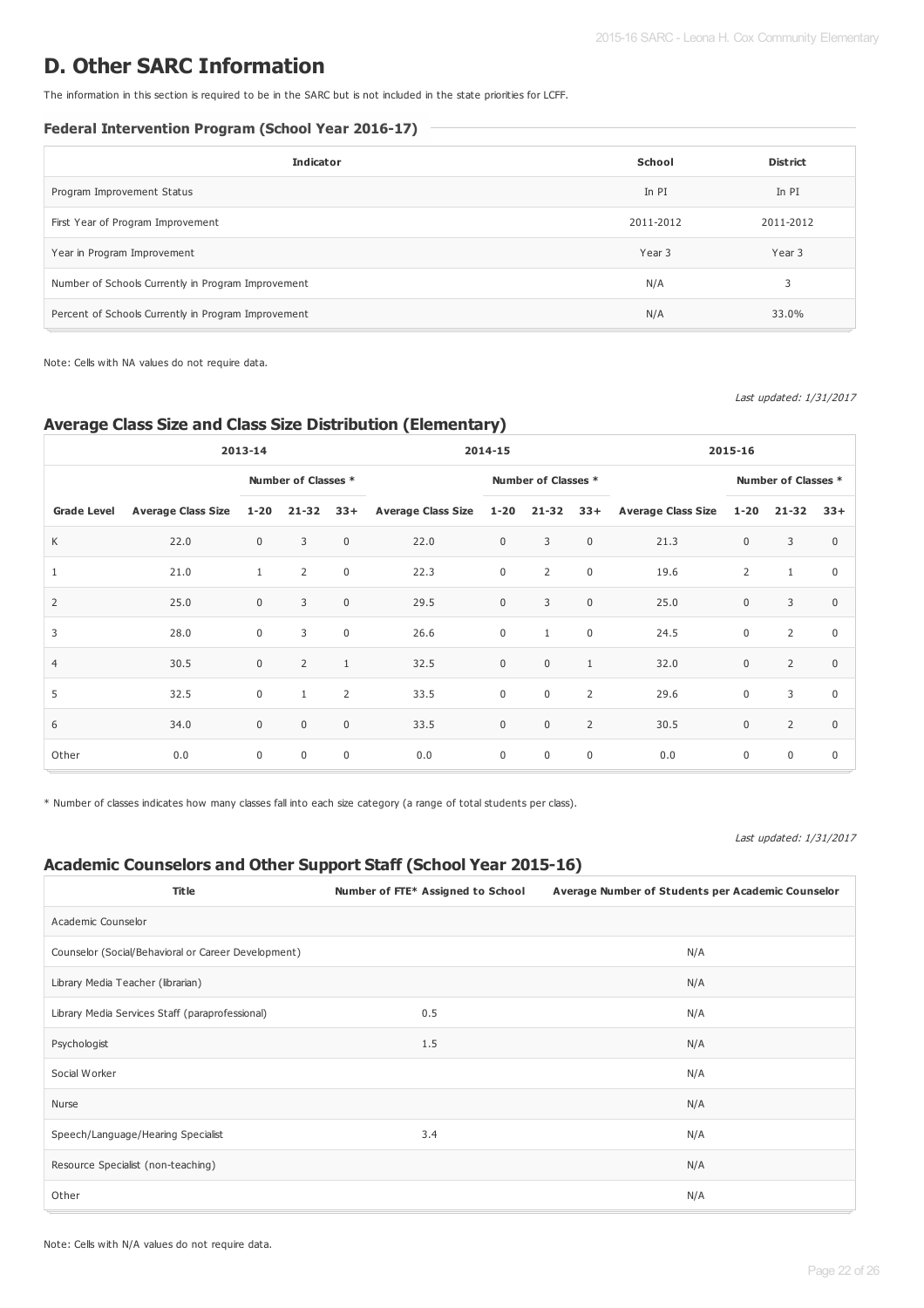\*One Full Time Equivalent (FTE) equals one staff member working full time; one FTE could also represent two staff members who each work 50 percent of full time. 2015-16 SARC - Leona H. Cox Community Elementary

Last updated: 1/31/2017

## **Expenditures Per Pupil and School Site Teacher Salaries (Fiscal Year 2014-15)**

|                                                  |                                               | <b>Expenditures Per</b>                                    |                               |                                  |
|--------------------------------------------------|-----------------------------------------------|------------------------------------------------------------|-------------------------------|----------------------------------|
| Level                                            | <b>Total Expenditures Per</b><br><b>Pupil</b> | <b>Expenditures Per Pupil</b><br>(Supplemental/Restricted) | Pupil<br>(Basic/Unrestricted) | <b>Average Teacher</b><br>Salary |
| School Site                                      | \$7786.0                                      | \$2748.0                                                   | \$5038.0                      | \$68502.0                        |
| District                                         | N/A                                           | N/A                                                        | \$5057.0                      | \$72730.0                        |
| Percent Difference - School Site and<br>District | $-$                                           | $\hspace{0.05cm}$ – $\hspace{0.05cm}$                      | 0.4%                          | $-5.8%$                          |
| State                                            | N/A                                           | N/A                                                        | \$5677.0                      | \$75137.0                        |
| Percent Difference - School Site and State       | $- -$                                         | $-\,$                                                      | $\qquad \qquad -$             | $-6.0%$                          |

Note: Cells with N/A values do not require data.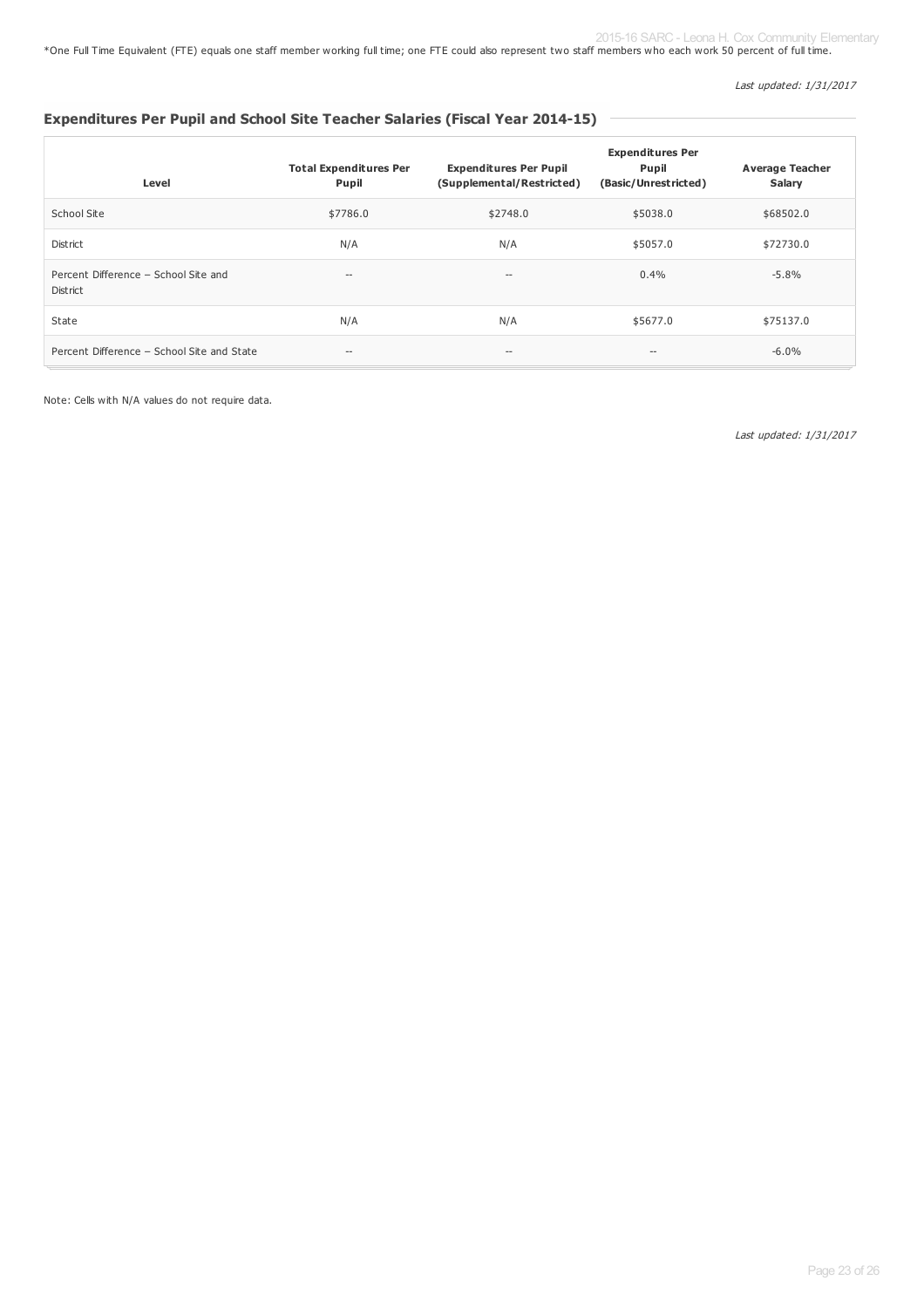- Gifted and Talented Education (GATE)
- Title I, Part A Educationally Disadvantaged Students
- Title II, Part A Teacher Quality & Class Size Reduction
- Title III, Part A Limited English Proficient (LEP)
- LCFF Base and Concentration Grants

Last updated: 1/31/2017

#### **Teacher and Administrative Salaries (Fiscal Year 2014-15)**

| Category                                      | <b>District Amount</b> | State Average For Districts In Same Category |
|-----------------------------------------------|------------------------|----------------------------------------------|
| Beginning Teacher Salary                      | \$42,981               | \$44,573                                     |
| Mid-Range Teacher Salary                      | \$66,876               | \$72,868                                     |
| <b>Highest Teacher Salary</b>                 | \$88,426               | \$92,972                                     |
| Average Principal Salary (Elementary)         | \$104,102              | \$116,229                                    |
| Average Principal Salary (Middle)             | \$                     | \$119,596                                    |
| Average Principal Salary (High)               | \$                     | \$121,883                                    |
| Superintendent Salary                         | \$161,724              | \$201,784                                    |
| Percent of Budget for Teacher Salaries        | 38.0%                  | 39.0%                                        |
| Percent of Budget for Administrative Salaries | 6.0%                   | 5.0%                                         |

For detailed information on salaries, see the CDE Certificated Salaries & Benefits Web page at <http://www.cde.ca.gov/ds/fd/cs/> .



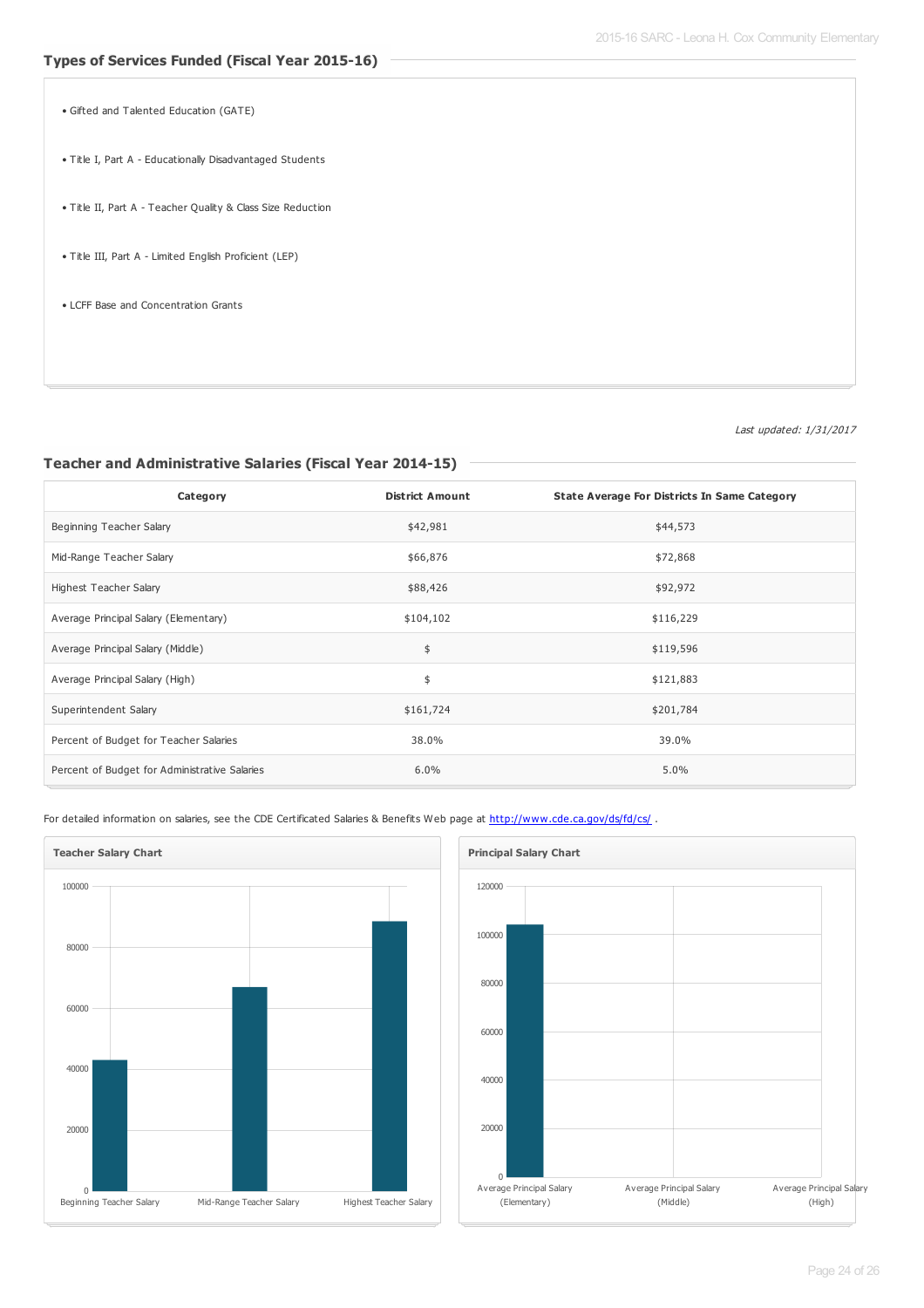2015-16 SARC - Leona H. Cox Community Elementary<br>Last updated: 1/31/2017